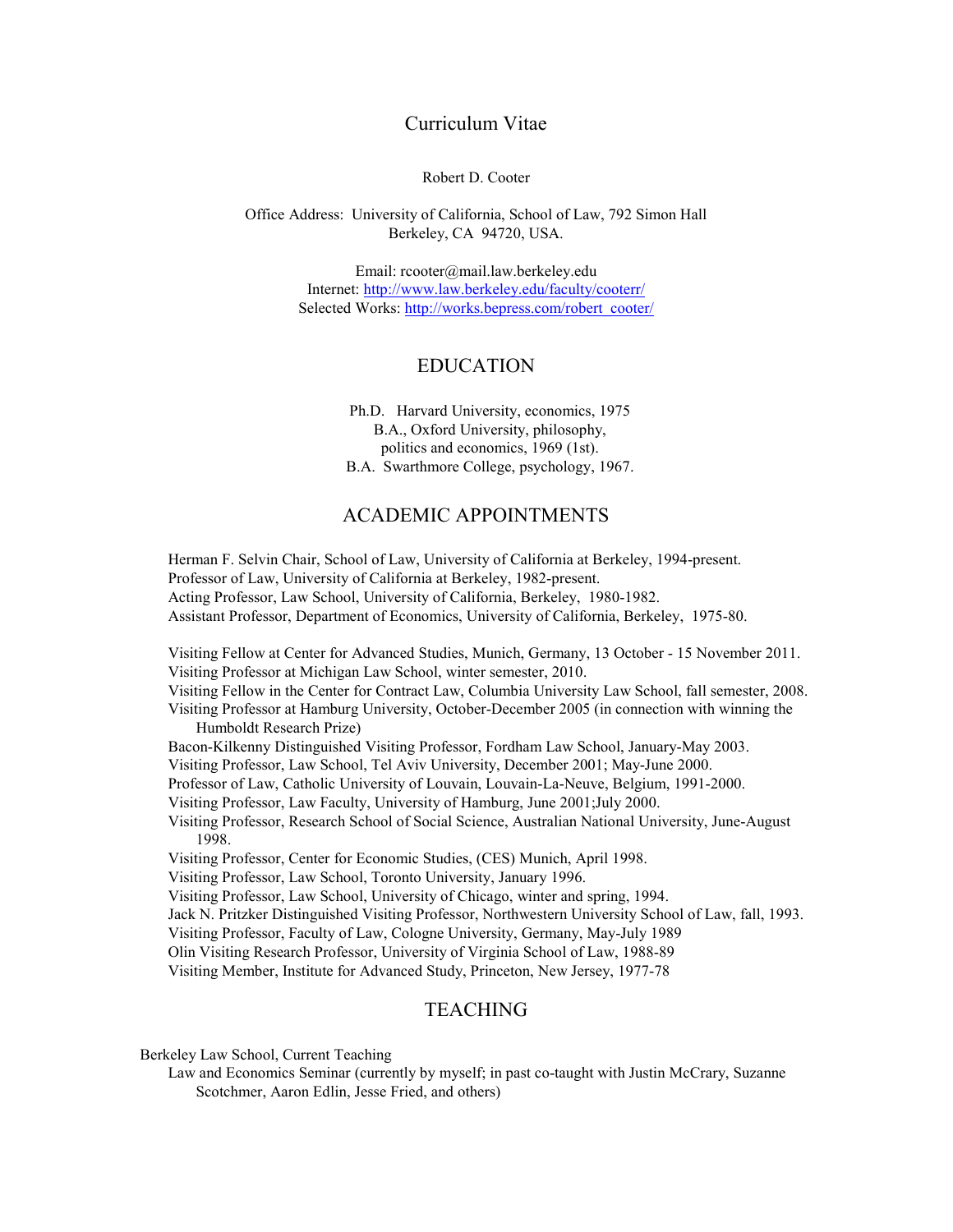Introduction to Law, Economics, and Business (taught in Berkeley Law School, Haas Business School, University of Michigan, Fordham University, University of Virginia, Toronto University, Tel Aviv University) Economics of Intellectual Property Law Political Economy of Public Law (with Kevin Quinn)

Berkeley Law School, Past Teaching

Constitutional Law and Economic Development (with John Yoo) Constitutional Design and Rational Choice (with John Yoo) Constitutional Law and Economics (with Robert Post) Contracts (with Mel Eisenberg) Corporate Theory and Economics (with Mel Eisenberg) Economic Analysis of Law Financial Instruments and Institution Financial Services Seminar Payment (myself; also with Ed Rubin) Jurisprudence and Social Policy Orientation Seminar (with others) Law and Anthropology (with and without Wolfgang Fikentscher) Law and Economics of Growth and Development Law and Economics I (private law) Law and Economics II (public law) Law, Economics, and Psychology (with Rob MacCoun) Law and Justice (with Jeremy Waldron) Payments Law Philosophy of Law and Economics (with Jody Kraus; with Lewis Kornhauser) Readings in Law (students choice among classics) Social Scientific Foundations of the Interdisciplinary Study of Law Theory of Legal Process (with Mel Eisenberg) Torts Theory (with Steve Sugarman) Berkeley Economics Department Public Finance (graduate and undergraduate) Intermediate Microeconomic theory (undergraduate) Cost-Benefit Analysis (undergraduate) Economic and Social Theories (graduate; with Richard Musgrave) Places Other Than Berkeley, recent "Three Lectures on Law and Growth Economics", Economics Institute for Law Professors sponsored by the Law and Economics Center of George Mason University, consecutive summers in different resorts, 2012, 2013, 2014, 2015. (Also see below "Recent Invited Lectures"). "Philosophy of Law and Economics," New York University Law School, winter semester 2015 (cotaught with Lewis Kornhauser (with Jody Kraus); Michigan Law School, winter semester, 2010 (co-taught with Jody Kraus). "Three Lectures on Law and Economics," Center for Economic Studies, Munich, Germany, November, 2011. "Incentives and Information in Torts and Contract" (with Ariel Porat), Tel Aviv Law School, May 22 – June 10, 2011. "Introduction to the Economic Analysis of Law", Michigan Law School, winter semester, 2010. Five Lectures on Law and Economic Development, Hamburg University, June 2009. Five lectures on law and economics, The 17th Summer School in Economic Theory, June 18 -27, 2006, Hebrew University, Jerusalem. Short Course. "Property, Contracts, and Business Law," Executive Masters of Business Administration Program of Wuhan University, China, held in JiuZai Paradise Resort, JiuZaiGou, Sichuan Province, China, 1-3 July 2005.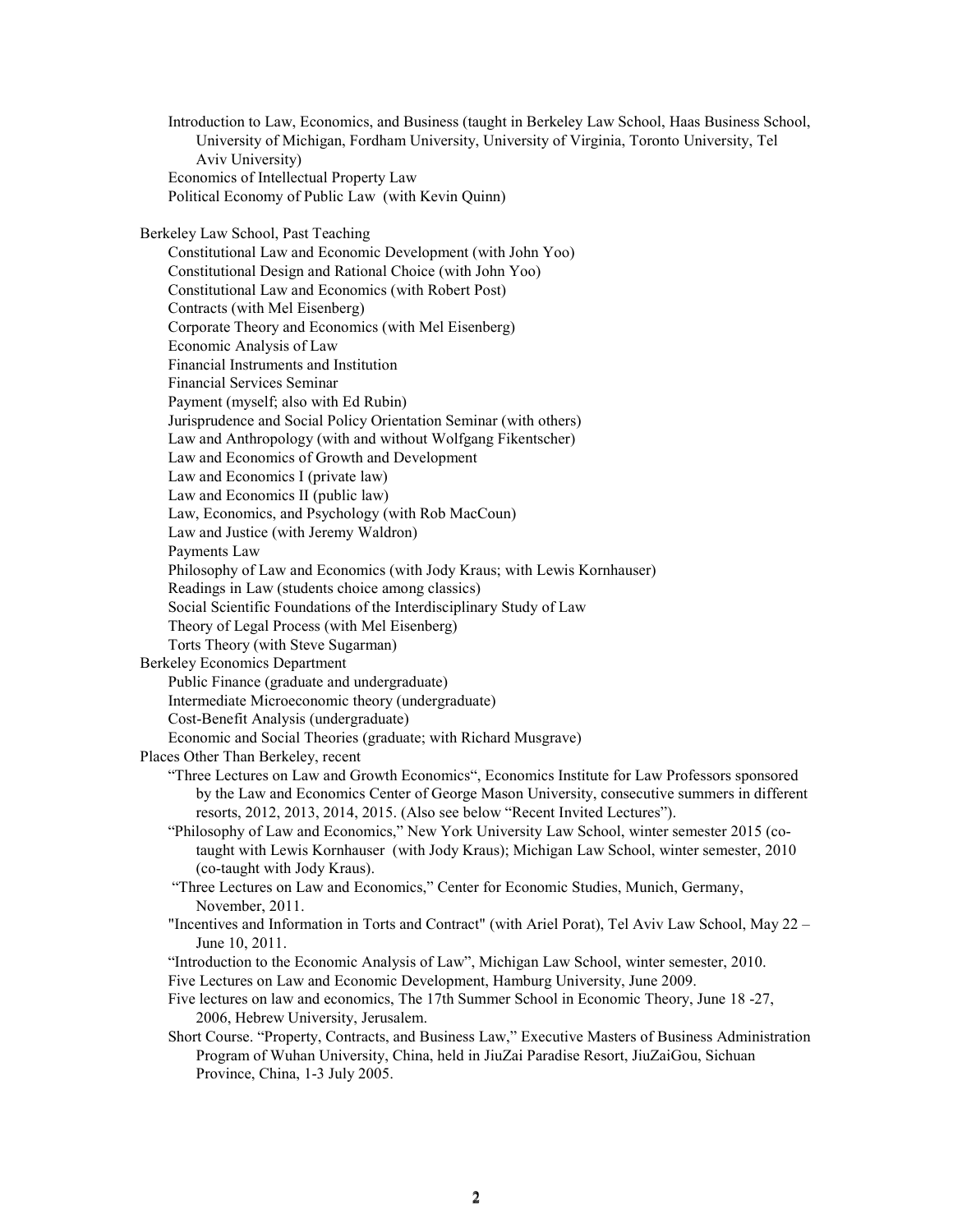Short Course, "The law of property, torts, contracts, and regulation in light of recent developments in economics, psychology, and sociology, " University of Virginia, School of Law, January 19-29, 2004.

Lectures on Law and Economics, Faculty of Law, Tel Aviv University, December 2001; June 2000.

Lectures for Doctoral Students, Studienzentrum Gerzensee, Stiftung Der Schweizerischen Nationalbank, Swisse.

"Introduction to Law, Economics, and Business," 20-24 May 2013; 17-21May 2010; 9-13 June 2008; 29 May-2 July 2006.

"The law of property, torts, contracts, and regulation in light of recent developments in economics, psychology, and sociology," 19-23 May 2003.

"Damages and Liability," 26-30 March 2001.

"Law, Economics, and Social Norms," 7-11 June 1999.

"Public Law and Economics," 8-12 June 1998.

"Comparative Law and Economics of the Legal Process," 7-11 April 1997.

"Constitutional Law and Economics," 26 Feb-1 March 1996.

"Lectures on Private Law," 27 -31 March 1995.

Lectures for Doctoral Students, Law School, Hamburg University.

"Lectures on Damages and Liability," 25-27 June 2001.

"Lectures on Law, Economics, and Social Norms, "6-11 June 1999.

### CURRENT PROFESSIONAL APPOINTMENTS AND SERVICE

Founding Member of Advisory Board, Middle Eastern Law and Economics Association, 2014.

- President, Latin American and Iberian Law and Economics Association (ALACDE), 2005. Board member 1995-present; Treasurer 2013-present.
- President, American Law and Economics Association, 1994-95 (also President Elect, 1993; Secretary-Treasurer, 1992; founding Director, 1991).

Advisory Board, La Ciudad de las Ideas, Mexico, 2008-present.

Member, "Doing Business" Advisory Board, World Bank, 2012-present.

Member, American Economics Association, American Law and Economics Association, European Law and Economics Association, Latin American and Iberian Law and Economics Association.

# PAST PROFESSIONAL APPOINTMENTS OF NOTE

Chairman. American Association of Law School's section on Socio-Economics (2007 & 2008). Co-Founder, Comparative Law and Economics Forum (CLEF), 1992-present. Berkeley Electronic Press (Bepress), Founder and Member of the Board, 1999-present; Co-CEO, 2000-2005; Chairman of Board, 2005-2007.

## RECENT UNIVERSITY SERVICE

Law School Admissions Committee (2015-2016).

Member, University's Search Committee for Law School Dean (2013-14).

Co-Director, Berkeley Program in Law and Economics (1999-present).

Baxter Liberty Initiative, Committee Member (2011-present).

Chairman, Law School ad hoc committee on search for a joint economics and business appointment in law (2014).

Member, Law School ad hoc committee on search for a law and economics appointment (2015).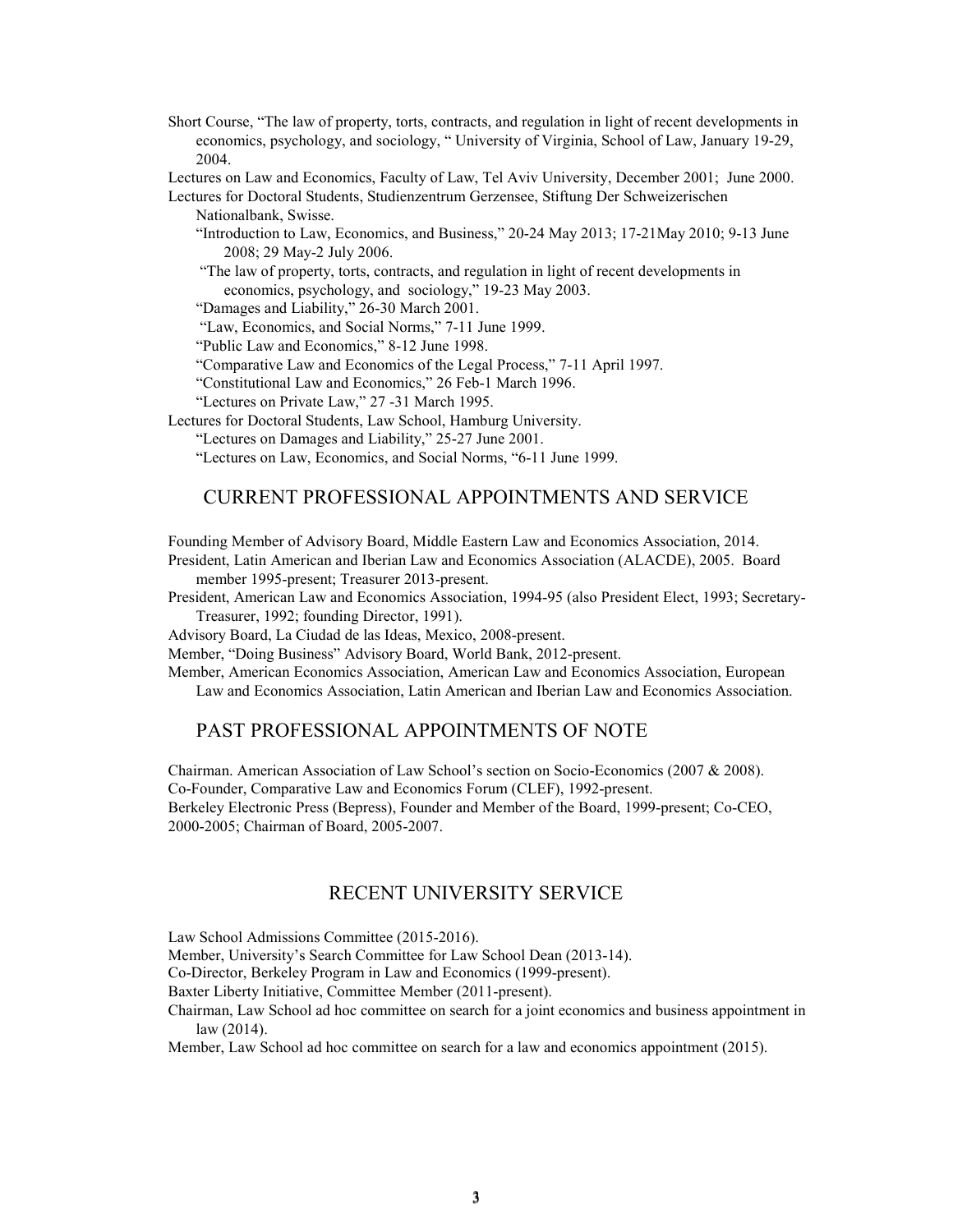### FELLOWSHIPS, SCHOLARSHIPS, HONORS AND AWARDS

Honorary Ph.D. (Docteur Honoris Causa), Sorbonne (Université Panthéon-Assas –Paris II), 29 January 2016. Honorary Ph.D., Universidad del Pacifico, Lima, Peru, 13 November 2013. Honorary Ph.D., Universidad de San Martin de Porres, Lima, Peru, 20 June 2012. Honorary Ph.D., Hamburg University, Department of Economics and Business Administration, 2002. European Law and Economics Association Distinction Award for 2011 (annual award given for distinguished contribution to European Law and Economics). Kauffman Foundation author's grant for a book on law and economic growth (2011-2013). Visiting Fellow in the Center for Contract Law, Columbia University Law School, fall semester 2008. Humboldt Forschungspreis (Humboldt Research Prize), 2005. American Academy of Arts and Sciences (1999-) Scholar, Gruter Institute for Law and Behavior, 1992-present. Volkswagen Foundation for research on American Indian tribal courts, '02-03 (with Wolfgang Fikentscher). Japan Society for the Promotion of Science Fellowship for Research in Japan, 5-22 December 1998. Ida Beam Distinguished Visiting Professor, University of Iowa, 18-20 February, 1998. Max Planck Research Prize (with Wolfgang Fikentscher, Professor of Comparative Law, Munich), 1994-1997. Asia Foundation, travel grant to Papua New Guinea, 1988. Guggenheim Fellowship, 1985-86. Summer Research Grant, National Center on Financial Services, 1984 & 1985. Summer Research Grant from Law School, annually, 1981-present. National Economics Club Essay Contest Winner, 1979. Faculty Development Grant, 1979. Institute for Business and Economic Research Grant, 1979. Visiting Member, Institute for Advanced Study, Princeton New Jersey, 1977-78. National Science Foundation Research grant, 1977-79. Institute for Business and Economic Research Grant, 1975-76. Kent Graduate Fellowship (Danforth Foundation) to Harvard, 1974-75. National Science Foundation Graduate Fellowship to Harvard, 1971-73. Fulbright Scholar to Oxford University, 1967-69.

## RECENT INVITED ACADEMIC LECTURES

"The New Economic Freedom," with Ben Chen, Workshop on Economic Liberties, Human Fulfillment and Human Rights, sponsored by Center for the Philosophy of Freedom Center and the Berkeley Law and Economics Program, El Conquistador Hotel Resort, Tucson, Arizona, 3-18-16

"Why public choice theory has so little influence on constitutional courts, and what to do about it," keynote lecture, annual meeting, Public Choice Society, Fort Lauderdale, 11 March 2016.

"Economic Foundations of Intellectual Property Law," Center for the Protection of Intellectual Property, George Mason Law School, conference at Hotel Loews Coronado Bay, Coronado, California, 4 March 2016.

"Internalization and Deterrence in the Law of Torts and Restitution," Law and Economics Workshop, University of Chicago, 19 January 2016.

"Legal Certainty and Economic Performance," Perspective on Legal Certainty Index, World Bank's Legal Week, Washington, D.C., 11-19-2015.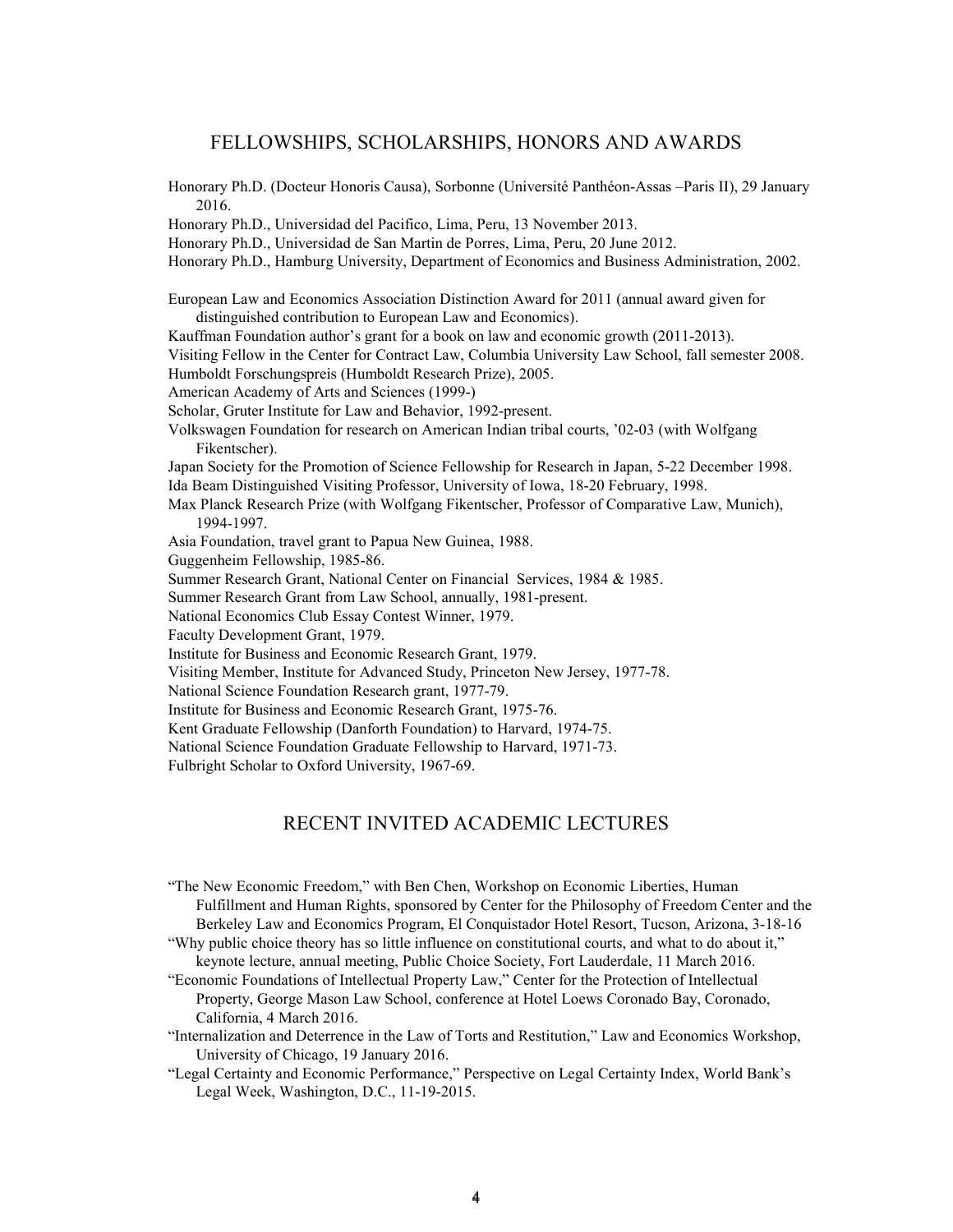- "Legal and Economic Reasoning: Eisenberg's Philosophy of Common Law", Symposium in Honor of Mel Eisenberg, October 17, 2015.
- "Progress in the Useful Arts: Foundations of Intellectual Property Law in Growth Theory", Comparative Law and Economic Forum, Brussels, Belgium, June 12, 2015; Seminar, Center for Technology, Innovation and Competition University of Pennsylvania Law School, February 12, 2015; Washington University Law Faculty Seminar, St. Louis, October 29, 2014; Florida State University Law Faculty Seminar, Tallahassee, October 29, 2014; University of Virginia Law and Economics Seminar, 10 April 2014; Stanford Law and Economics Seminar, Stanford University, October 24, 2013.
- Author's Comments, conference on publication of Getting Incentives Right (Princeton University Press, 2014, authors Robert Cooter and Ariel Porat), Hebrew University, Jerusalem, June 4, 2015.
- "The Two Enterprises of Law and Economics," Workshop in Law, Philosophy, and Political Theory, Berkeley Law School. 4 September 2015.
- "The Measure of Law and Economics," keynote address, Latin American and Caribbean Law and Economics Association (ALACDE) annual meeting, Santo Domingo, Dominican Republic, 13 July 2015; Seminar on Theory of Private Law, Tel Aviv University Law School, June 3, 2015; Center for Advanced Studies, Munich, Germany, 26 October 2011; European Law and Economics Association, Hamburg, Germany, 22 September 2011; Berkeley Law Faculty Retreat, plenary session, Asilomar, Monterrey, California, August 21, 2010; University of Michigan Law Faculty Theory Seminar, April 15, 2010 (with Jody Kraus); University of Michigan Law and Economics Workshop, April 15, 2010; New York University Law and Economics Seminar, April 6, 2010 (with Jody Kraus).
- "Why Constitutional Law and Economics is like Food in the Catskills," Conference on Constitutional Agendas, Interdisciplinary Center (IDC), Radziner School of Law, Herziliya, Israael, 31 May 2015.
- "Community Versus Market Values of Life" (with David DePianto), Annual Conference, American Law and Economics Association, Columbia University, May 16, 2015.
- "The New Economic Freedom," conference entitled "The Ends of Capitalism", Classical Liberal Institute, New York University, 27 February, 2015 (joint with Benjamin Chen).
- "Growth and The Measure of Law and Economics", NYU Law School JSD program, 29 January 2015; International Conference on Law and Economics, Bilkent University, Ankara, Turkey, April 25-26, 2014.
- "Three Pillars of Law and Growth Economics," Ratio Institute's  $6<sup>th</sup>$  Colloquium for Young Social Scientists entitled "Financing Innovation", 22 August 2014, Stockholm, Sweden.
- "Freedom, Growth, and Intellectual Property -- Three Lectures on Law and Growth Economics," Economics Institute for Law Professors sponsored by the Law and Economics Center of George Mason University, Homestead Resort, Hot Springs, Virginia, 23 July, 2016; Steamboat Springs, Colorado, 26 July 2014.
- *"*Disgorgement for Accidents*"* (with Ariel Porat), Latin American and Iberian Law and Economics Association (ALACDE), Annual Meeting, Chicago, May 26, Universidad Francisco Marroquin, Guatemala City, 2014; American Law and Economics Association, Annual Meetings, Chicago, May 8, 2014.
- "Legal Foundations for Growth," conference for Guatemalan judges, Guatemala City, 28 May 2014.

"Law and Economics for Entrepreneurs," Tokyo Institute of Technology, Tokyo, Japan, 22 May 2014.

- "Tribal Culture and Economy on American Indian Reservations", conference entitled "Sustaining the Reservation -- Creating Tribal Economies", School of Law, Arizona State University, February 27, 2014.
- "Welfare Overtaking and Intellectual Property Law", Japan Law and Economics Association, Tokyo, Japan, 19 May 2014; law faculty seminar, Law School; University of Arizona, February 25, 2014; also law and philosophy seminar, Center for Law and Philosophy, University of Arizona, February 25, 2014.
- "Solomon's Knot: How Law and *Doing Business* Contribute to Ending the Poverty of Nations," Plenary Session of World Bank conference entitled "Dong Business: Past, Present, and Future of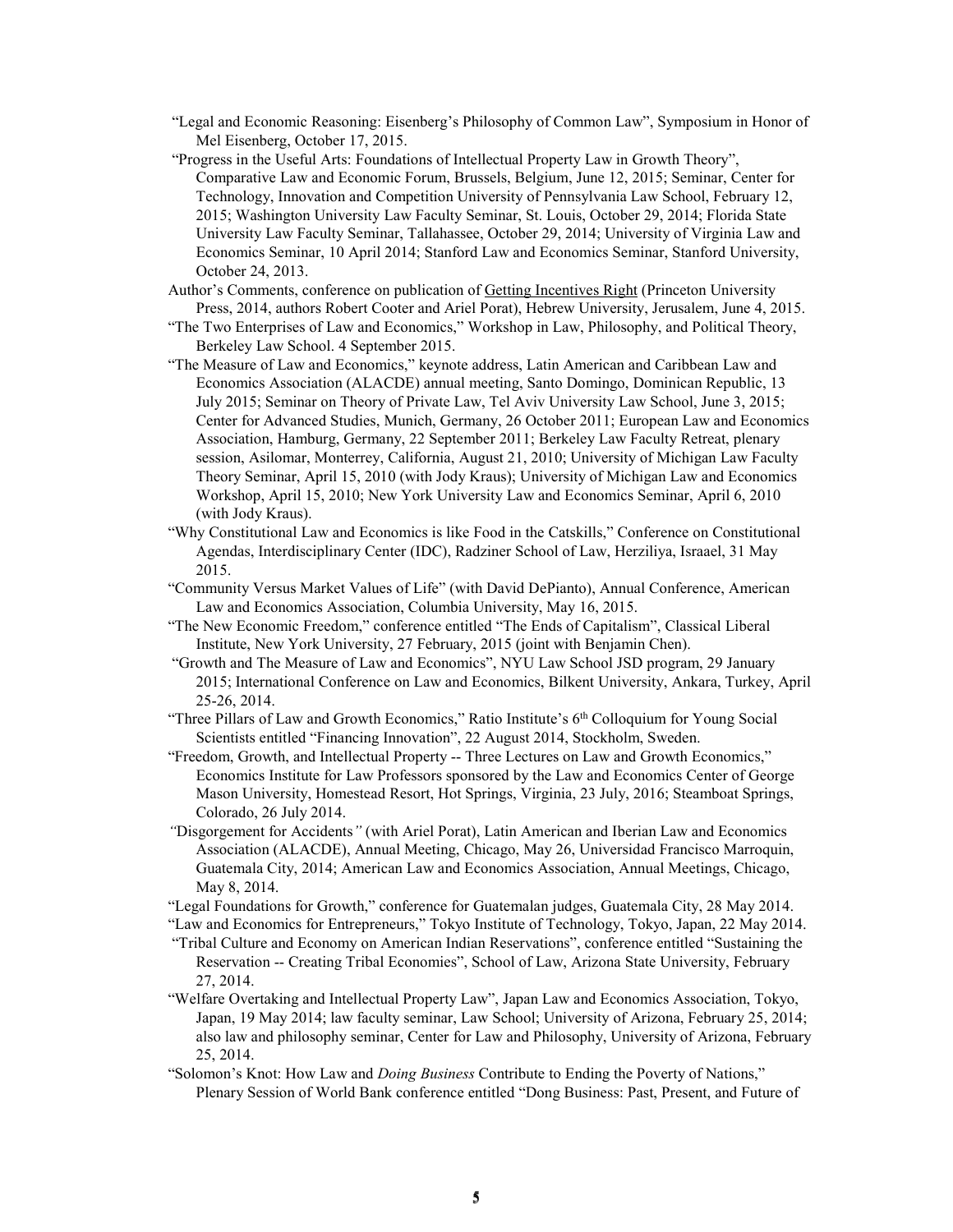Business Regulation", McDonough School of Business Georgetown University, February 21, 2014.

"What Use Is Law and Economics to Judges?", Supreme Court of Peru, November 15, 2013.

- "Should tort damages differ in developed and developing countries?", Universidad del Pacifico, Lima, Peru, November 15, 2013.
- "The Most Powerful Social Force in the Universe," speech on receiving honorary doctorate, with commentary by Oscar Urviola Hani (Presidente del Tribunal Constitucional), Alfred Bullard Gonzalez (socio del Estudio Bullard Falla Ezcurra), and Pable Secada Leguera (economista principal del instituto Peruano de Economia), Universidad del Pacifico, Lima, Peru, November 14, 2013.
- "Legal Education for Business Innovation," IAB-Bolashak Program for Kazakh lawyers and economists, Haas School of Business, University of California at Berkeley, October 8, 2013.
- "Obamacare: Calculus of Consent or Limit of Liberty?" Written for and presented to a conference entitled, "James M. Buchanan: A Celebration of Scholarship", George Mason University, Fairfax, Virginia, September 28-29, 2013.
- "Freedom, Creativity, and Innovation -- Three Lectures on Law and Economics," Economics Institute for Law Professors sponsored by the Law and Economics Center of George Mason University, Park Hyatt Beaver Creek, Avon, Colorado, 19 July 2013.
- "Freedom, Creativity, and Inequality", City of Ideas, Puebla, Mexcio, June 17, 2013.
- "Is Economic Freedom a Human Right?" Latin American and Iberian Law and Economics Association (ALACDE), Study Center of the State Attorney General Office of Rio de Janeiro, Brazil, 17 June 2013.
- "Innovation as Property and Culture," Law Faculty, University of Vienna, Austria, 11 June 2013; Cardozo Law School Annual Distinguished Lecture in Intellectual Property, 4 April 2013; XXV International Conference of the Fondazione Centro nazionale di prevenzione e difesa sociale (CNPDS), Milan University, Milan, Italy, 9 November, 2012.
- "Lapses of Attention in Medical Malpractice and Road Accidents," with Ariel Porat, Tel Aviv University, conference on "New Approach for a Safer and Healthier Society," 20-22 May 2013.
- "What Political Philosophers Should Know About Economics," New York University, 7 April 2013.
- "Solomon's Knot: How Law Can End the Poverty of Nations," Yale Law School Alumnae Association, Yale Center on Corporate Law, New York City, 17 January 2013.
- "Indian Culture and Land," conference on Culture, Institutions, and Economic Development: Applications to American Indians, The Property and Environmental Research Center (PERC), Bozeman, Montana, 10 December 2012.
- "Freedom, Innovation, and Intellectual Property, Hayek Lecture, NYU Law School, 24 Oct 2012; Gruter Institute Workshop on Growth, Stanford University, 12 October 2012.
- "Creativity, Innovation, and Property," keynote lecture, annual meeting of European Law and Economics Association, University of Stockholm, Stockholm, Sweden, 21 September 2012.
- "Solomon's Knot: The Legal Basis for Economic Freedom and Development," Notre Dame Law School, 2012 Annual Lecture, The Program on Law and Human Development, 7 September 2012.
- "Financing Secrets," Faculty Seminar, Notre Dame Law School, 6 September 2012.
- "Legalize Freedom: Three Lectures on Law and Creativity," presented to the joint meeting of the Economic Institute for Law Professors and the Legal Institute for Economic Professors, Law & Economics Center of George Mason University, Stanley Hotel, Estes Park, Colorado, 27 July 2012.
- "Legalize Freedom," G20 Meeting, Cabo Mexico, 16 May 2012. (The panel was chaired by President Calderon of Mexico and the members were President Robert Zoellick of the World Bank, Director General Margaret Chan of the World Health Organization, President Luis Alberto Moreno of the Inter-American Development Bank, President Donald Kaberuka of the African Development Bank, Chairman Muhammad Yunus of the Grameen Bank, and Robert Cooter.) also presented to Latin American and Iberian Law and Economics Association (ALACDE), Universidade de San Martin de Porres, Lima, Peru, 19 June 2012.
- "Introduction to Economic Analysis of Law." Latin American and Iberian Law and Economics Association (ALACDE), Judges Program: Santo Domingo, Dominican Republic, 15 June 2015;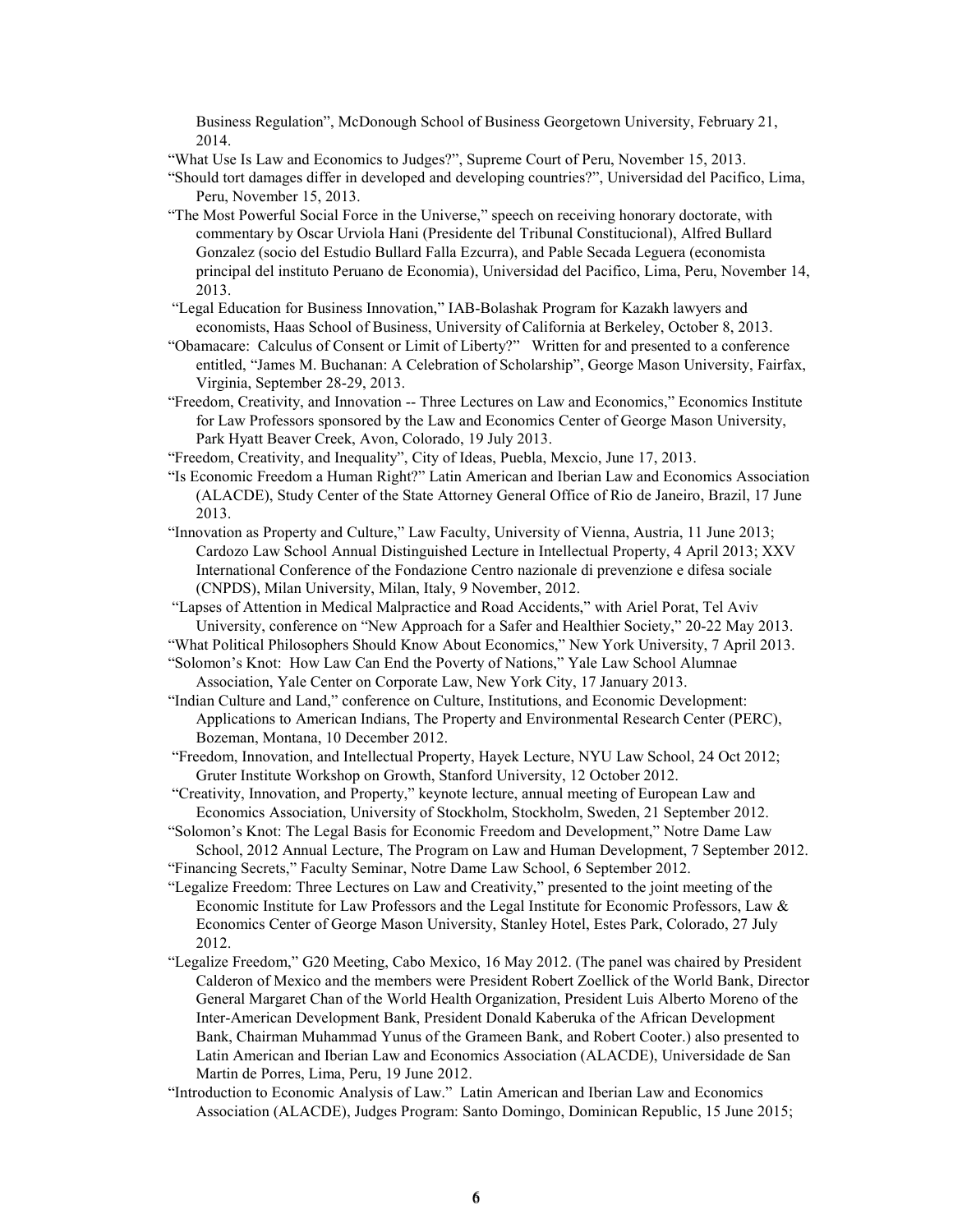Universidad Francisco Marroquín in Guatemala, Guatemala, 28 May 2014; Rio de Janeiro, 19 June 2013; Universidad de San Martin de Porres, Lima, Peru, 20 June 2012; Bogota, Columbia, August 5, 2011; San Salvador, El Salvador, April 2,8 2010; June 11, 2009, Barcelona, Spain. Public lecture, Krakow University, Krakow, Poland, 15 May 2010, and also public lecture at book signing for Polish translation of Law and Economics ( $5<sup>th</sup>$  edition, with Tom Ulen), EMPiK bookstore, Krakow.

- "Not the Power to Destroy: A Theory of the Tax Power for a Court that Limits the Commerce Power," Annual Meeting, American Law and Economics Association, May 18, 2012, Stanford Law School.
- "Solomon's Knot: How Law Can End the Poverty of Nations," Gruter Institute Conference on "Economic Growth: Costs, Causes, and Effects," Squaw Valley, May 23-25, 2012; World Bank, 12 April 2012; UCLA Law and Economics Workshop, 5 April 2012.
- "A Day at the Races. Comments on Richard Epstein's Classical Liberalism," Baxter Liberty Initiative, University of California at Berkeley, 3 April 2012.
- "Fairness as a Constituent of Efficiency," Comments on Matt Adler's Well-Being and Fair Distribution (Oxford University Press, 2012) delivered at a symposium to celebrate its publication, University of Pennsylvania Law School, March 19, 2012.
- "Intellectual Property Rights: Should they apply to peasants, professors, and students?", Institute of Law and Economics, Hamburg 5 October 2011; Bucerius Law School, Hamburg, 5 October 2011.
- "Caution! Rough Road Ahead -- Four Facts About Social Norms," the Duke Law School Seminar on Law and Custom, September 15, 2011.
- "Clearings and Thickets", Interdisciplinary Law and Entrepreneurship Association, Law and Entrepreneurship Conference, Indiana Law School, Bloomington; International Conference on Regulatory Competition in Contract Law and Dispute Resolution, Center for Advanced Studies, Munich, Germany, 13 October 2011; annual meeting of European Law and Economic Association, Hamburg, Germany, 22 September 2011; annual meeting of Latin American and Iberian Law and Economics Association (ALACDE), Bogota, Columbia, August 3, 2011; Comparative Law and Economics Forum, Oxford, England, July 2, 2011; The Ratio Research Colloquium on Property Rights, the Conditions for Enterprise and Economic Growth Stockholm, Sweden, June 16-18, 2011.
- "Law and Growth Economics: A Framework for Research," American Law and Economics Association, annual meeting, Columbia University Law School, May 20, 2011.
- "Law from Order on the Internet," AALS Annual Meeting, Internet and Computer Law Section San Francisco, 7 January 2011.

## CONFERENCES ORGANIZED RECENTLY

- Co-Organizer (with Allen Buchanan), Workshop on Economic Liberties, Human Fulfillment and Human Rights, sponsored by Center for the Philosophy of Freedom Center and the Berkeley Law and Economics Program, El Conquistador Hotel Resort, Tucson, Arizona, 3-18-16
- Chair, Symposium on Cass Sunstein's "Nonquantifiable" with commentary by Daniel Farber, Richard Revesz, and Lisa Heinzerling (Berkeley Law and Economics Program and the Bennan Center for Justice, Berkeley Law School, September 17, 2013).
- Co-Organizer, "Foundational Principles of Contract Law: A conference on Professor Mel Eisenberg's book manuscript," Berkeley Law School, 11-12 January 2013.
- Co-Director, "Culture, Institutions, and Economic Development: Applications to American Indians," The Property and Environmental Research Center (PERC), Bozeman, Montana, 10-11 December 2012.
- Co-Organizer (with Dan Rubinfeld), Comparative Law and Economics Forum, Berkeley Law School, 15-16 June, 2012.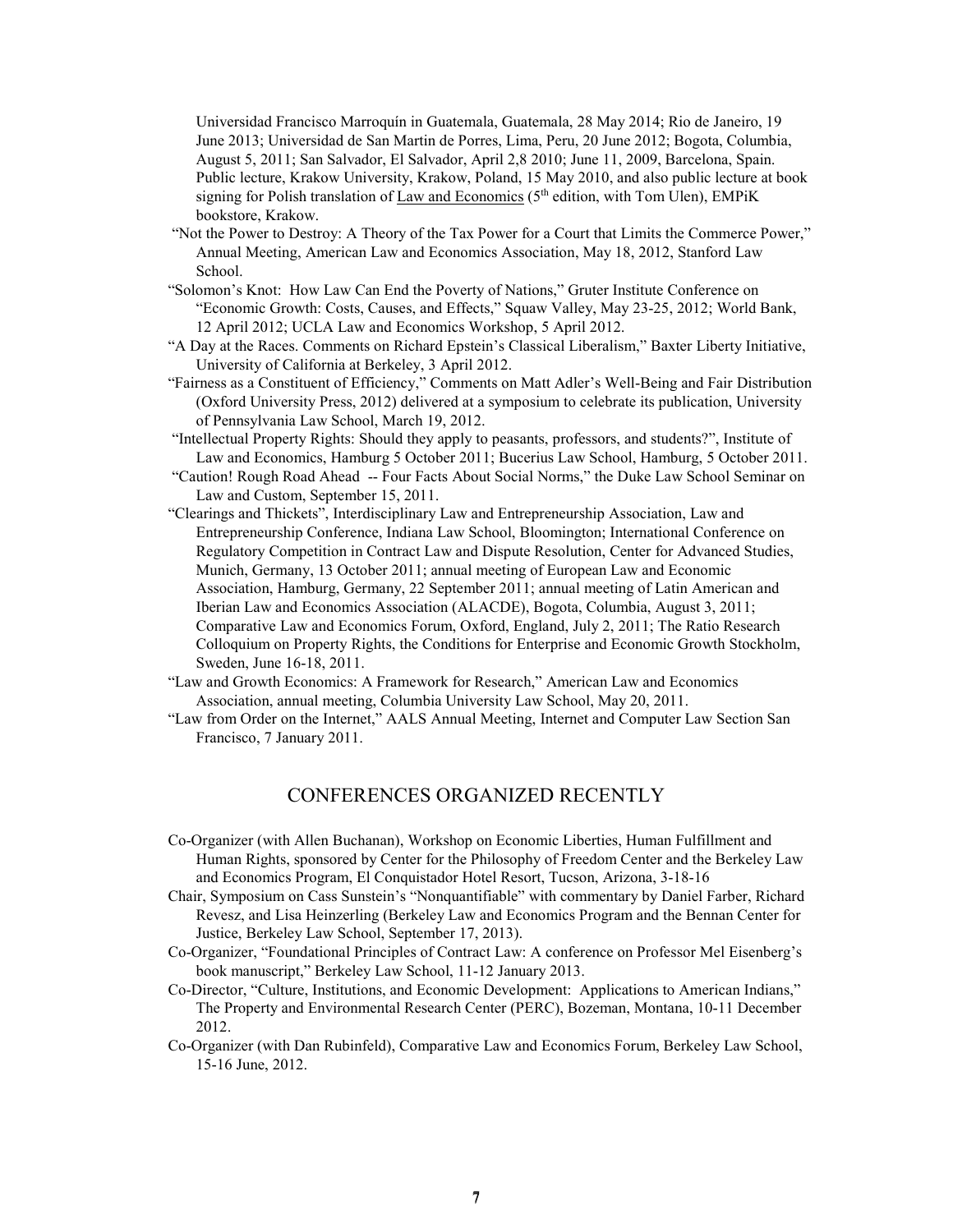#### Participation in Conferences Other Than As Invited Lecturer or Organizer

- Edison Senior Fellow, Center for the Protection of Intellectual Property, George Mason Law School, Hotel Loews Coronado Bay, Coronado, California, 3-5, March 2016; Loews Royal Pacific Resort, Orlando, Florida, 21-22 April 2016[; George Mason University School of Law](http://www.law.gmu.edu/) in Arlington, VA, 15-16 Sept 2016; location to be determined, January 26-27, 2017.
- Commentator, Law and Economic Theory Conference, Berkeley, 14-15 November 2014.
- Session Chair, annual meeting, Comparative Law and Economics Forum (CLEF), Getulio Vargus Foundation / Law School, Rio de Janeiro, Brazil,14-15 June 2013.
- Chairman, Panel on Tort Law (Theory), American Law and Economics Association, Annual Meeting, Columbia University Law School, May 21, 2011.
- Chairman, Panel on Law and Development, American Law and Economics Association, Annual Meeting, University of San Diego School of Law, May 15-16, 2009.
- Chairman, Panel on Law and Development, American Law and Economics Association, Annual Meeting, University of San Diego School of Law, May 15-16, 2009.
- Session Chair, annual meeting, Comparative Law and Economics Forum (CLEF), Yale University, June 3-4, 2010; Singapore Management School, May 22-23, 2009.

Participant, "Evolution, Complexity and the Law," Santa Fe Institute, March 19 – 20, 2009.

- Commentator on Merritt Fox's "Promoting Innovation: The Law of Publicly Traded Corporations," Business Law and Innovation Conference, Columbia University Law School, 1 November 2008.
- Commentator on Guido Calabresi's "Toward a Unified Theory of Torts," Berkeley Endowed Lecture in Law and Economics, Berkeley Law School, 28 April 2008.

Commentator, "Islam and Economic Underdevelopment: Legal Roots of Organizational Stagnation in the Middle East," April 10-13, 2008, Mercatus Center at George Mason University.

"Philosophy and Economics Roundtable," Law School, University of Illinois, 2-3 March 2007.

### OTHER CONFERENCE PARTICIPATION

- "The Rabbit and the Platypus: Law and Economics in Europe", speech on receiving honorary PhD, Sorbonne (Université Panthéon-Assas –Paris II), 29 January 2016.
- "Sitting in the Professor's Chair," installation of Gerrit De Geest as university professor, Washington University, Saint Louis, 7 November 2014.
- "American Phoenix: Legal & Policy Changes to Facilitate the Financing of America's Entrepreneurial Resurgence," Kauffman Summer Legal Institute, July 22–26, 2012, Dana Point, California.
- Panel Member at G20 meeting. Panel Chair was the President of Mexico, Felipe Calderon; other panelists were Robert Zoellich (President of World Bank), Muhammed Yunus (Founder of Grameen Bank), Donald Kaberuka (President of African Development Bank), Margaret Chan (Director-General of World Health Organization), and Luis Carlos Moreno (President of Inter-American Development Bank), 16 June 2012, Cabo, Mexico.
- Commentator, "The Constitutionality of the Affordable Care Act: Ideas from the Academy," Duke Law School, 16 September 2011.

#### PUBLISHED ARTICLES

"Optimal Income Taxation for Transfer Payments Under Different Social Welfare Criteria" (with E. Helpman), 88 Quarterly Journal of Economics 656-670 (1974).

"Optimal Tax Schedules and Rates," 68 American Economic Review 756-768 (1978).

- "Liability Rules, Limited Information, and the Role of Precedent" (with L. Kornhauser and D. Lane), 10 Bell Journal of Economics 366-373 (1979).
- "A Closed Model of Careers in a Simple Hierarchy" (with R. Restrepo), 10 Bell Journal of Economics 526-548 (1979).

"A New Expenditure Function," 2 Economic Letters 103-110 (1979).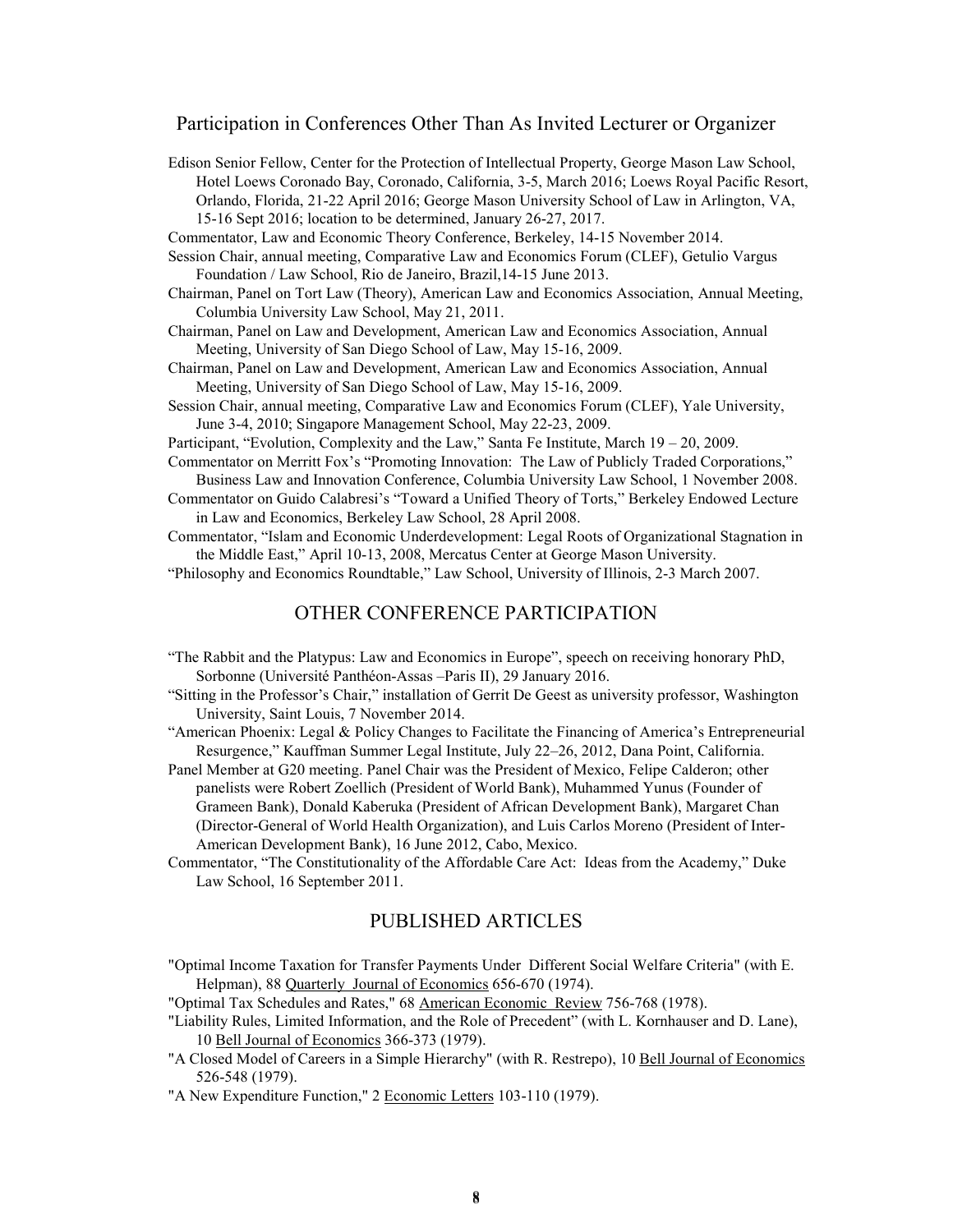"Can Litigation Improve the Law without the Help of Judges?" (with L. Kornhauser), 9 Journal of Legal Studies, 139-163 (1980); reprinted in Jules Coleman and Jeffrey Lange, editors, Law and Economics, Volume 2 (The International Library of Essays in Law and Legal Theory, New York University Press, 1992).

"Political Economy of a Public Corporation: Pricing Objectives of BART" (with G. Topakian), 13 Journal of Public Economics 504 (1980); reprinted in Transport And Public Policy (Edward Elgar: Cheltenham, U.K.; Northampton, MA. 1998), editor Kenneth Button and Roger Stough.

"How the Law Circumvents Starrett's Nonconvexity," 22 Journal of Economic Theory 499-318 (1980).

- "Passing on the Monopoly Overcharge: A Further Comment on Economic Theory," 129 University of Pennsylvania Law Review 1516 (1981); reprinted in "Antitrust Injury and Standing," 25 Journal of Reprints for Antitrust Law and Economics 861-872 (1995), editors Roger D. Blair and Amanda K. Esquibel.
- "The Cost of Coase," 11 Journal of Legal Studies 1 (1982); reprinted in part in Charles Donahue, Jr., Thomas E. Kauper, Peter W. Martin, editors, Property: An Introduction to the Concept and the Institution (3rd edition, Fall 1992); reprinted in Bruce Ackerman, Robert Ellickson, and Carol Rose, editors, Perspectives on Property Law (2d edition, Boston, Little Brown & Co. 1995)pgs 209-214; reprinted in The Legacy of Ronald Coase in Economic Analysis (editor Steven G. Medema, Edward Elgar Publishing Co., 1995); reprinted in Foundations of the Economic Approach to Law (edited by Avery Katz,Oxford University Press, 1997, pages 153-157; reprinted by LexisNexis, 2006, pages 165-169); Japanese translation in The Way of Thinking in Law and Economics: Legal Studies as a Policy Science (Bokutaskusha, Tokyo, 1997), edited and translated by Shozo Ota; reprinted i[n Richard A Posner](http://www.e-elgar.com/search_results.lasso?Author_Name_grp=Richard%20A%20Posner) and [Francesco Parisi,](http://www.e-elgar.com/search_results.lasso?Author_Name_grp=Francesco%20Parisi) editors, The Coase Theorem (Edward Elgar, 2013).
- "Bargaining in the Shadow of the Law: A Testable Model of Strategic Behavior", 11 Journal of Legal Studies 225 (1982(;with Stephen Marks and Robert Mnooken); reprinted in Jules Coleman and Jeffrey Lange, editors, Law and Economics, Volume 2 (The International Library of Essays in Law and Legal Theory, New York University Press, 1992) and reprinted in Foundations of the Economic Approach to Law (edited by Avery Katz, Oxford University Press, 1997, pages 158- 162; republished by LexisNexis, 2006, pages 165-169).
- "Law and the Imperialism of Economics: An Introduction to the Economic Analysis of Law by Reviewing Some Major Books," 29 UCLA Law Review 1260 (1982).
- "Economic Analysis of Punitive Damages," 56 University of Southern California Law Review 79 (1982); reprinted in Law and Economics (Cheltenham, Glos; Lyme, NH: Edward Elgar, 1997) pgs 402-424, editors Richard A. Posner and Francesco Parisi; also reprinted in the abridged edition entitled *Economic Foundations of Private Law* (Edward Elgar, 2002).
- "Justice and Mathematics: Two Simple Ideas," in Roger B. Skurski, editor, New Directions in Economic Justice (Notre Dame Press, 1983).
- "The Objectives of Private and Public Judges," 41 Public Choice 107 (1983).
- "Personal v. Impersonal Trade: The Size of Trading Groups and Contract Law" (with Janet Landa), 4 International Review of Law and Economics 15 (1984).
- "Were the Ordinalists Wrong About Welfare Economics?" (with Peter Rappoport), 22 Journal of Economic Literature 507 (1984); reprinted in Mark Blaug, editor, Pioneers in Economics Vol 37 (Aldershot, UK: Edward Elgar Publishing Ltd. 1992 ); comment by I.M.D. Little and reply by Cooter and Rappaport, 23 Journal of Economic Literature 1186, 1189 (1985); brief version reprinted in Human Wellbeing and Economic Goals, editors Frank Ackerman, David Kiron, Jonathan Harris, Neva Goodwin, and Kevin Gallagher (Washington: Island Press, 1997), pages 93-96.
- "Prices and Sanctions", 84 Columbia Law Review 1523 (1984); summarized in Regulation: AEI Journal on Government and Society 150 (1985); reprinted in Jules Coleman and Jeffrey Lange, editors, Law and Economics, Volume 1 (The International Library of Essays in Law and Legal Theory, New York University Press, 1992); reprinted in Law and Economics (Cheltanham, Glos.; Lyme NH: Edward Elgar, 1997,) pgs. 579-616 , editors Richard A. Posner and Francesco Parisi; Japanese translation in The Way of Thinking in Law and Economics: Legal Studies as a Policy Science (Bokutaskusha, Tokyo, 1997), edited and translated by Shozo Ota.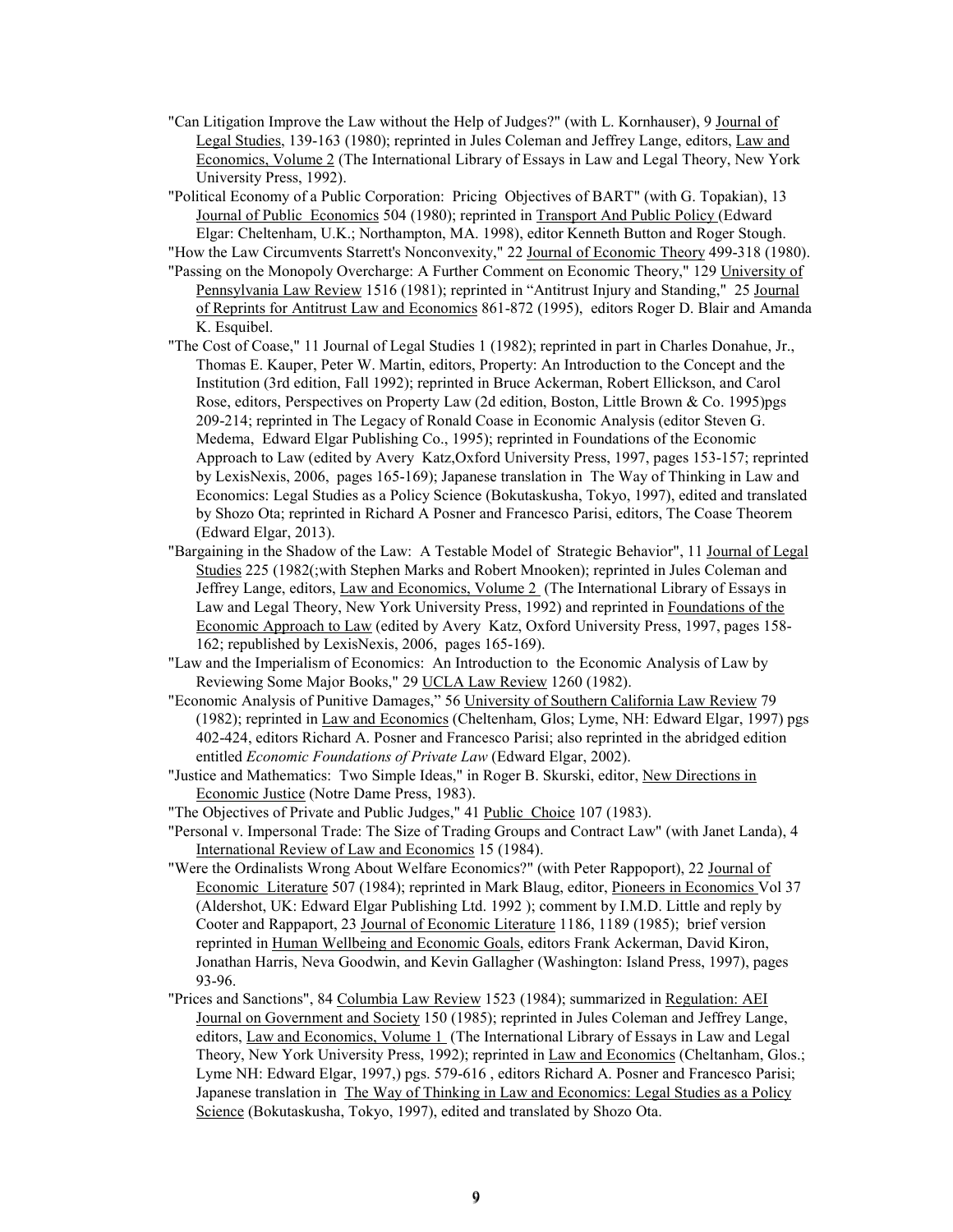- "Unity in Tort, Contract and Property: The Model of Precaution," 73 California Law Review 1 (1985); reprinted in Victor Goldberg, editor, Readings in the Economics of Contract Law (Cambridge University Press, 1989), and in Richard Craswell and Alan Schwartz, editors, Readings in Contract Law (Oxford University Press, 1993); reprinted in The Legacy of Ronald Coase in Economic Analysis (editor Steven G. Medema, Edward Elgar Publishing Co., 1995); reprinted in Foundations of the Economic Approach to Law (edited by Avery Katz Oxford University Press, 1997, pages 52-60; republished by LexisNexis, 2006, pages 165-169); Japanese translation in The Way of Thinking in Law and Economics: Legal Studies as a Policy Science (Bokutaskusha, Tokyo, 1997), edited and translated by Shozo Ota. Reprinted in Readings in the Economic Analysis of Law (Blackwell, forthcoming 2002), ed. Donald Wittman. Translated into Spanish and published in 50 Themis—Law Review, forthcoming.,
- "Defective Warnings, Remote Causes, and Bankruptcy: Comment on Schwartz", 14 Journal of Legal Studies 737 (1985).
- "Damages for Breach of Contract" (with Melvin A. Eisenberg), 73 California Law Review 1432 (1985); reprinted in part in Peter Linzer, A Contracts Anthology (1989), pp. 422-432.
- "The Coase Theorem," in John Eatwell, Murray Milgate, Peter Newman, editors, The New Palgrave (Stockton Press, New York, 1987), pp. 457-460. Reprinted in [Richard A Posner](http://www.e-elgar.com/search_results.lasso?Author_Name_grp=Richard%20A%20Posner) and [Francesco](http://www.e-elgar.com/search_results.lasso?Author_Name_grp=Francesco%20Parisi)  [Parisi,](http://www.e-elgar.com/search_results.lasso?Author_Name_grp=Francesco%20Parisi) editors, The Coase Theorem (Edward Elgar, 2013).
- "Justice At the Confluence of Law and Economics," 1 Social Justice Research 67 (1987). Reprinted in Francesco Parisi and Charles K. Rowley, The Origins of Law and Economics: Essays by the Founding Fathers (Edward Elgar, 2005), pages 222-240.
- "Liability Rules and Risk Sharing in Environmental and Resource Policy: Discussion," American Journal of Agricultural Economics (1987).
- "An Economic Case for Comparative Negligence" (with Tom Ulen), 61 New York University Law Review 1067 (1987); reprinted in A Law and Economics Anthology (Anderson Publishing Company, 1997), editors Kenneth G. Dau-Schmidt and Thomas S. Ulen, pages 376-381.
- "A Theory of Loss Allocation for Consumer Payments" (with Ed Rubin), 66 University of Texas Law Review 63 (1987); partially reprinted in E. Allan Farnsworth, Cases and Materials on Negotiable Instruments (Foundation Press, 4<sup>th</sup> edition, Westbury, NY: Foundation Press, 1993), and Cases and Materials on Commercial Law (Westbury, NY: Foundation Press, 5th edition, 1993.
- "Torts As the Union of Liberty and Efficiency: An Essay on Causation," in Mario Rizzo, editor, Symposium on Causation in Tort Law, 63 Chicago Kent Law Review 523 (1987).
- "Why Litigants Disagree: A Comment on George Priest's 'Measuring Legal Change," 3 Journal of Law, Economics, and Organization 85 (1987).
- "Liberty, Efficiency, and Law," 50 Law and Contemporary Problems 141 (1987), in symposium entitled, "Economists on the Bench," Jerome M. Culp, editor; reprinted in Efficiency in Law and Economics (Edward Elgar, forthcoming 2013), edited by Richard O. Zerbe and Daniel J. Evans.
- "A Regulated Market For Unmatured Tort Claims: Tort Reform by Contract" (with Steve Sugarman), in W. Olsen, editor, New Direction in Liability Law (Academy of Political Science, 1988), pp. 174-185.
- "Orders and Incentives as Regulatory Methods: The Expedited Funds Availability Act of 1987," (with Edward Rubin), 35 UCLA Law Review 1115 (1988); to be reprinted in Allison Zabriskie, editor, The Banking Law Anthology (International Library).
- "Towards A Market in Unmatured Tort Claims," 75 University of Virginia Law Review 383 (1989), with comments by Schwartz and Goetz. Under translation into Spanish in 2007 for publication in Jus et Veritas, a law journal of the Pontificia Universidad Catolica del Peru Law School.
- "Kin Groups and the Common Law Process," in Peter Larmour, editor, Customary Land Tenure: Registration and Decentralisation in Papua New Guinea (Monograph XXIX, Papua New Guinea Institute of Applied Social and Economic Research, 1989), pp. 33-50.
- "Rawls's Lexical Orderings Are Good Economics," 5 Economics and Philosophy 47 (1989).
- "Economic Analysis of Legal Disputes and Their Resolution" (with Daniel Rubinfeld), 27 Journal of Economic Literature 1067 (1989); reprinted in Game Theory and the Law, edited by Eric B. Rasmusen, Dan and Katherine Dalton, Elgar, 2007).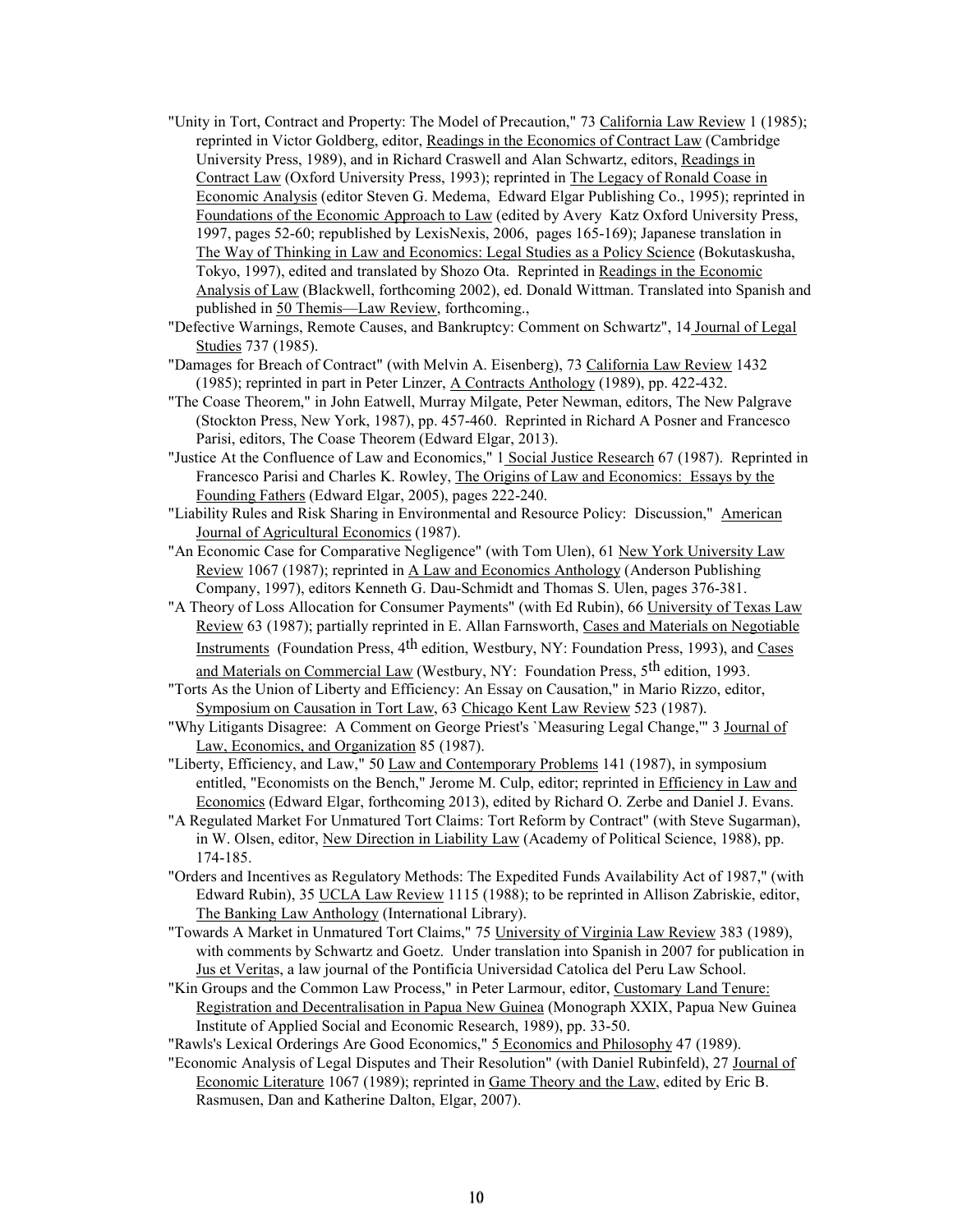- "Punitive Damages for Deterrence: When and How Much?," 40 Alabama Law Review 1143 (1989), in symposium on punitive damages.
- "The Best Right Laws: Value Foundations of the Economic Analysis of Law," 64 Notre Dame Law Review 817 (1989), in symposium entitled "The Moral Lawyer: An Examination of the Ethical Underpinnings of Legal Thought"; Italian translation: "Le Migliori Leggi Giuste: I Valori Fondamentali Nell'Analisi Economica Del Diritto", 2 Quadrimestre 526 (1991), by Elena Corso; partially reprinted in Nancy Levit and Robert Hayman, editors, Jurisprudence: Contemporary Readings, Problems, and Narratives (West, 1994); Japanese translation in The Way of Thinking in Law and Economics: Legal Studies as a Policy Science (Bokutaskusha, Tokyo, 1997), edited and translated by Shozo Ota; Spanish translation, Derecho y Economía: una revisión de la literatura (El Fondo de Cultura Económica, 2000 forthcoming), edited by Andres Roemer.
- ."Merit Goods: Some Thoughts on the Unthinkable," in Geoffrey Brennan and Cliff Walsh, editors, Rationality, Individualism, and Public Policy (Centre for Research in Federal Financial Relations, Canberra, 1990), pp. 186-192.
- "Trial Courts: An Economic Perspective" (with Daniel Rubinfeld), 24 Law and Society Review 533 (1990).
- "Justice and Economic Decision Making: A Model of Akrasia," 4 Social Justice Research 273 (1990).
- "Economic Theories of Legal Liability," 5 Journal of Economic Perspectives 11 (1991); reprinted in Steven G. Medema, editor, The Legacy of Ronald Coase in Economic Analysis (Aldershot, UK; Brookfield, VT: Edward Elgar Publishing, 1995); Italian translation: "Le Teorie Economiche Della Risponsabilità Legale"), published in Gianandrea Goisis, editor, Efficenza Produttiva: Alcuni Contributi Su Noti (E Meno Noti) Argomenti (CEDAM, Padova, 1994), pp. 379-409; also Italian translation.
- "Lapses, Conflict, and Akrasia in Torts and Crimes: Towards An Economic Theory of the Will," 11 International Review of Law and Economics 149 (1991).
- "An Economic Model of the Fiduciary's Duty of Loyalty" (with Bradley J. Freedman), 10 Tel Aviv Studies in Law 297 (1991).
- "Comment on Robert Frank's `A Theory of Moral Sentiments'", in Roger D. Masters, editor, The Sense of Justice: An Inquiry into the Biological Foundations of Law (Sage Publications, 1991), pp. 296- 298.
- "The Fiduciary Relationship: Its Economic Character and Legal Consequences" (with Bradley J. Freedman), 66 New York University Law Review 1045 (1991); reprinted in Roberto Pardolesi and Roger Van den Bergh, editors, Law and Economics, Some Further Insights: 7<sup>th</sup> European Law and Economics Association Conference, Rome, Sept. 3-5, 1990 (Milano; Sutte, 1991), pp. 17-50.
- "Economic Analysis in Civil Law Countries: Past, Present, Future" (with J. Gordley), 11 International Review of Law and Economics 261 (1991); introduction to a symposium.
- "Inventing Market Property: The Land Courts of Papua New Guinea," 25 Law and Society Review 759 (1991).
- "Editor's Introduction: Constitutional Law and Economics" (with Barry Weingast), 12 International Review of Law and Economics (1992); special issue.
- "The Minimax Constitution as Democracy," 12 International Review of Law and Economics 292 (1992).
- "Organization as Property: Economic Analysis of Property Law and Privatization," in Christopher Clague and Gordon Rausser, editors, The Emergence of Market Economies in Eastern Europe (Blackwells, 1992), pages 77-97. Shorter versions of this paper appear in German and English in: Michael McGuire and G. de Botton, editors, Human Nature and the New Europe (1993) (entitled "Organizational Property and Privatization"); Bruce L. R. Smith and Gennady M. Danilenko, editors, Law and Democracy in the New Russia (Brookings Institution, Washington, D.C., 1993) (entitled "Organizational Property and Privatization in Russia"), pp. 53-73; and 2 Journal of Legal Economics 77 (1992) (entitled "Organization as Property: Economic Analysis of Property Law Applied to Privatization").
- "Diritto e Economia (Law and Economics) ," Instituto Dell'Enciclopedia Italiana (Fondata Da Giovanni Treccani, 1993), pages 98-106.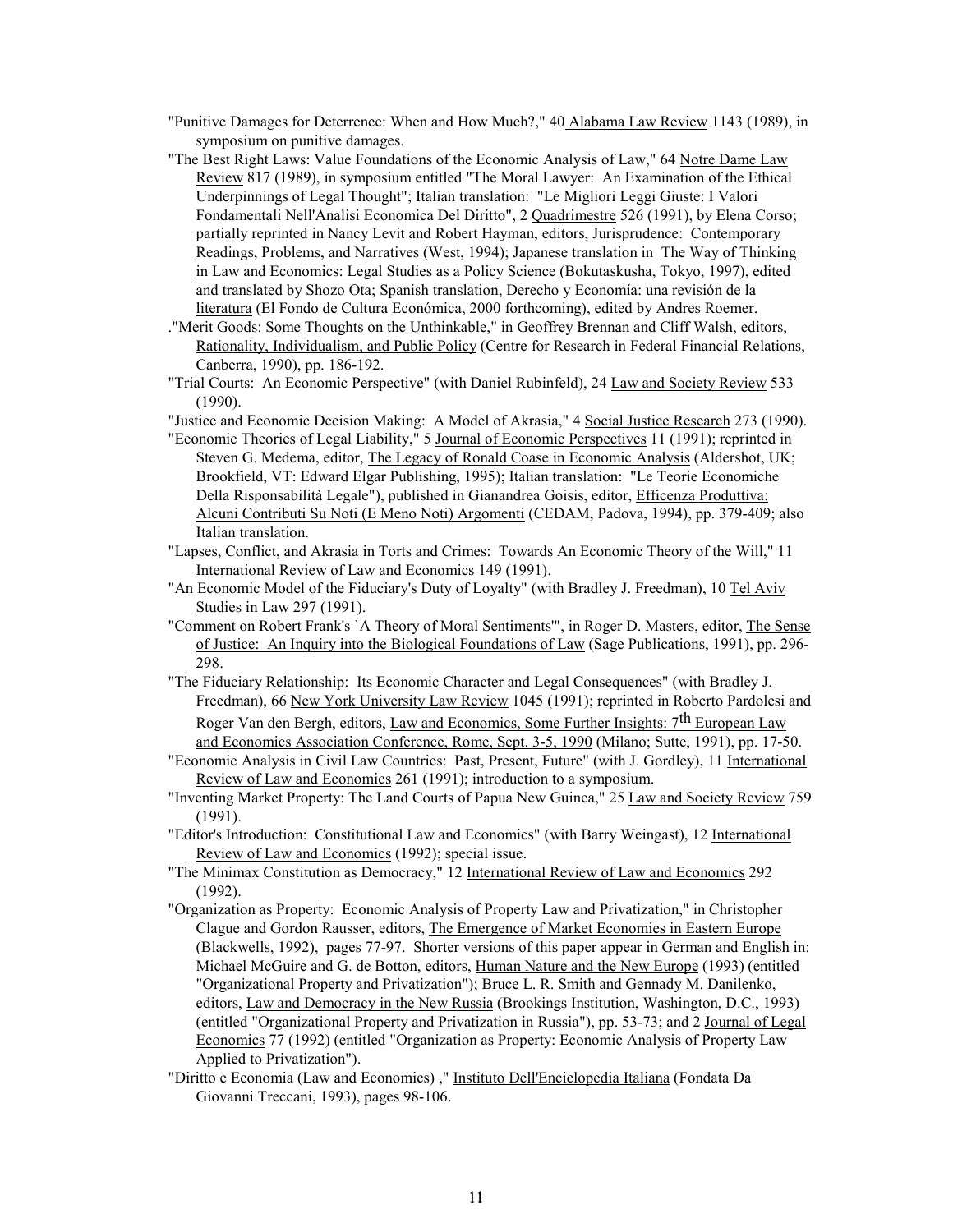- "Against Legal Centrism: Review of Robert C. Ellickson's Order Without Law," 81 California Law Review 417-429 (1993).
- "California's Credit Card Industry: More Jobs and Cheaper Credit Through Better Law" (Visa U.S.A., May 5, 1993).
- "An Economic Model of Legal Discovery" (with Daniel Rubinfeld), 23 Journal of Legal Studies 435- 463 (1994).

"Market Affirmative Action, 31 San Diego Law Review 133-168 (1994); reprinted in John Donohue, Foundations of Employment Discrimination Law (Oxford University Press, Oxford, 1997.

- "Structural Adjudication and the New Law Merchant: A Model of," 14 International Review of Law and Economics 215-231 (1994); reprinted in Lisa Bernstein and Francesco Parisi, Customary Law (Edward Elgar, forthcoming); a shorter version of this paper published under the title, "The Structural Approach to Decentralizing Law: A Theory of Games and Norms," in Richard M. Buxbaum, Gerard Hertig, Alain Hirsch, and Klaus J. Hopt, editors, European Economic and Business Law (Walter de Gruyter, Berlin and New York, 1996), pages 341-364.
- "Decentralized Law For A Complex Economy," Hayek Symposium, 23 Southwestern Law Review 443-451 (1994).
- "The Logic of Power in the Emerging European Constitution: Game Theory and the Division of Powers" (with Josef Drexl), 14 International Review of Law and Economics 307-326 (1994).

"The Cultural Justification of Unearned Income: An Economic Model of Merit Goods based on Aristotelian Ideas of Akrasia and Distributive Justice," (with James Gordley), in Robin Cowan and Mario J. Rizzo, editors, Profits and Morality (University of Chicago Press, 1994), pages 150-175.

"Void for Vagueness: Introduction to a Symposium," 82 California Law Review 487-490 (1994).

- "Laws and Prices: How Economics Contributed to Law By Misunderstanding Morality," 3 Iuris: Quderns De Politica Juridica 35-56 (1994; Generalitat de Catalunya, Departament de Justicia, Direccio General de Dret i d'Entitats Juridiques i Formacio Especialitzada).
- "Law and Unified Social Theory," 22 J. Law and Society 50-67 (1995); reprinted in Socio-Legal Studies in Context: The Oxford Centre Past and Future (Blackwell Publishers, Oxford, 1995), edited by D. J. Galligan, pages 50-67. A version of this paper entitled "Thicker Selves in Law and Economics: Towards Unified Social Theory," Festschrift fur Wolfgang Fikentscher zum 70, Geburtstag (Mohr Siebeck, Tubingen, 1998), edited by Bernhard Grossfeld, Rolf Sack, Thomas Mollers, Josef Drexl, and Andreas Heinemann, 43-69.
- "Reforming the New Discovery Rules," (with Daniel Rubinfeld) 84 Georgetown Law Rev. 61-89 (1995).
- "Decentralized Law for a Complex Economy: The Structural Approach to Adjudicating the New Law Merchant," 144 University of Pennsylvania Law Review 1643-1696 ( 1996). A shorter version of this paper appeared as "Decentralized Law," 4 New Zealand Business Law Quarterly 239-246 (1998).
- "The Theory of Market Modernization of Law," 16 International Review of Law and Economics 141- 172 (1996); a version of this paper was reprinted as "Market Modernization of Law: Economic Development Through Decentralized Law," Economic Dimensions in International Law (Cambridge University Press, 1997), edited by Jagdeep S. Bhandari and Alan O. Sykes, pages 275-317; with comment by William Kovacic, pages 317-323.
- "Book Review: Barriers to Conflict Resolution (Kenneth J. Arrow, Robert H. Mnookin, Lee Ross, Amos Tversky, Robert Wilson, editors; New York and London: Norton, 1995), 34 J. Economic Literature 1953-1995 (1996).
- "Comparative Judicial Discretion: An Empirical Test of Econometric Models," 16 International Review of Law and Economics (1996; with Tom Ginsburg), 295-314; reprinted in Constitutional Law and Economics in the European Union (Edward Elgar: Cheltenham, UK and Lyme, US, 1997, editors Dieter Schmidtchen and Robert Cooter), pages 108-131; forthcoming in Stefan Voigt, Constitutional Political Economy (Edward Elgar,2003).
- "Introduction: Conference on the Constitutional Law and Economics of the European Union," 16 International Review of Law and Economics (1996, with Dieter Schmidtchen), 277-278.
- "The Rule of State Law Versus the Rule-of-Law State: Economic Analysis of the Legal Foundations of Development," Annual World Bank Conference on Development Economics, 1996 (editors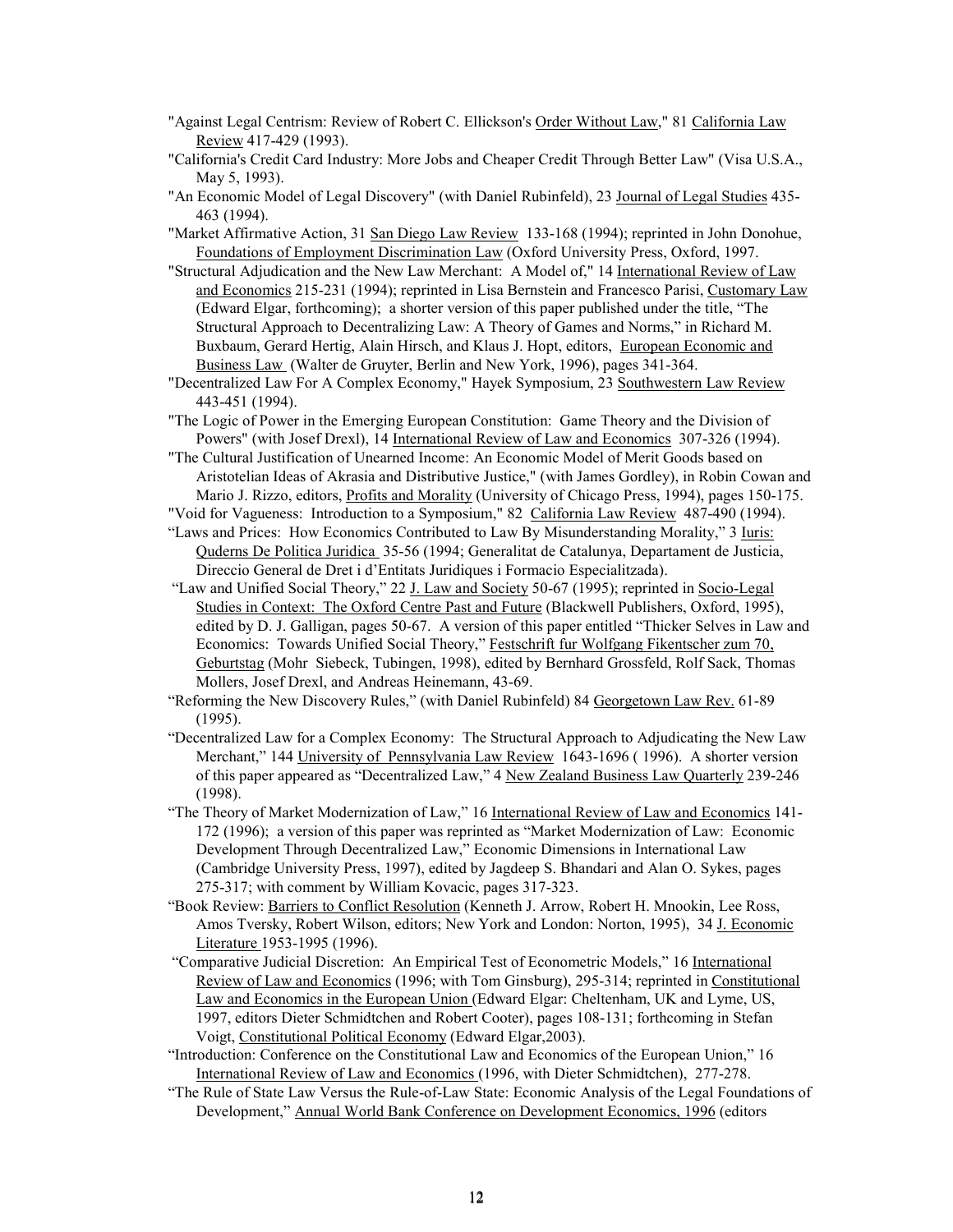Michael Bruno and Boris Pleskovic, The World Bank, Washington, D.C., 1997), pages 191-218. Reprinted in The Law and Economics of Development, edited by E. Buscaglia, W. Ratliff and R. Cooter (Greenwich, Connecticut, and London, England: JAI Press Inc., 1997,) pages 101-148.

"The Normative Failure Theory of Law," 82 Cornell Law Review 947-979 (1997).

- "Comments on *Law and Biology: Foundations of Integration*" by Owen Jones,"8 Journal of Contemporary Legal Issues 209-210 (1997).
- "Punitive Damages, Social Norms, and Economic Analysis," 60 Law and Contemporary Problems 73- 92 (1997).
- "Liability Rights As Contingent Claims," The New Palgrave (2nd edition, London: Macmillan Reference; New York: Stockton Press 1998), editor Peter Newman.
- "Division of Powers In the European Constitution," The New Palgrave (with Tom Ginsburg, 2nd edition, London: Macmillan Reference; New York: Stockton Press 1998), editor Peter Newman.
- "Self-control and Self-improvement for the 'Bad Man' of Holmes" (O. W. Holmes Centenary Lecture Conference),78 Boston University Law Review 903-930 (1998).
- "Indian Common Law: The Role of Custom in American Indian Tribal Courts (Part I and II)," 46 American Journal of Comparative Law 287-330 and 509-580 (1999; with Wolfgang Fikentscher).
- "Individuals and Relatives," A Good Cherokee, A Good Anthropologist: Papers in Honor of Robert K. Thomas (American Indian Studies Center, University of California at Los Angeles, 1998), edited by S. Pavlik, pages 57-92.
- "Expressive Law and Economics,"27 J. Legal Studies 585-608 (1998).
- "The Law and Economics of Anthropology: A Review," Encyclopedia of Law and Economics (Edward Elgar, Ltd, Cheltenham, 2000), editors Boudewijn Bouckaert and Gerrit De Geest. (Also viewable online at http://encyclo.findlaw.com/0640book.pdf.)
- "Commodifying Liability," The Fall and Rise of Freedom of Contract (Durham, NC: Duke University Press, 1999), edited by Frank Buckley, pages 139-156.
- "Punitive Damages," in Christopher B. Gray, editor, *Philosophy of Law: An Encyclopedia* (New York, Garland Inc., forthcoming, 1999), pages 709-711.
- "Mongolia: Avoiding Tragedy in the World's Largest Common," Law and Evolutionary Biology: Selected Essays in Honor of Margaret Gruter (Gruter Institute for Law and Behavioral Research, 1999) Lawrence A. Frolik, Editor, pages 87-110; reprinted in Richard Posner and Francesco Parisi, editors, Economic Approaches to Law (Edward Elgar, forthcoming).
- "Law From Order: Economic Development and the Jurisprudence of Social Norms," A Not-so-Dismal Science: A Broader, Brighter Approach to Economies and Societies (New York: Oxford University Press, 2000) editors J. Mancur Olson and S. Kahkonen, pages 338-244; republished in India by Vistaar Publications, New Delhi, under the title A New Institutional Approach to Economics Development.
- "Does Risk to Oneself Increase the Care Owed to Others? Law and Economics in Conflict," 29 Journal of Legal Studies 19 (2000, with Ariel Porat). Reprinted partially in Sharkey and Levmore, Foundations of Tort Law (2009, 2<sup>nd</sup> edition), 49-55.
- "Do Good Laws Make Good Citizens? An Economic Analysis of Internalized Norms," 86 Virginia Law Review 1577-1601 (2000).
- "Three Effects of Social Norms on law: Expression, Deterrence, and Internalization," 79 Oregon Law Review pages 1-22 (2000); Portuguese translation, Bruno Meyerhof Salama, Tres Efeitos das Normas Scoiais Sobre o Direito Expressao, Eissuasao e internalizacao, Direito E Economia (Saraiva, 2010), pages 279-304.
- "Should Courts Deduct Nonlegal Sanctions from Damages?", 30 Journal of Legal Studies (2001, with Ariel Porat), pp. 401-422; reprinted in Posner, E. A., Ed. (forthcoming 2006). Social Norms, Nonlegal Sanctions, and the Law, Edward Elgar Publishing Ltd.
- "Fairness, Character, and Efficiency in Firms," 149 University of Pennsylvania Law Review 1717-1733 (2001; with Melvin Eisenberg).
- "Constitutional Consequentialism: Bargain Democracy v. Median Democracy," 3 Theoretical Inquiries in Law (2002), pp. 1-20.
- "Anti-insurance," 31 J. Legal Studies 203-232 (2002; with Ariel Porat).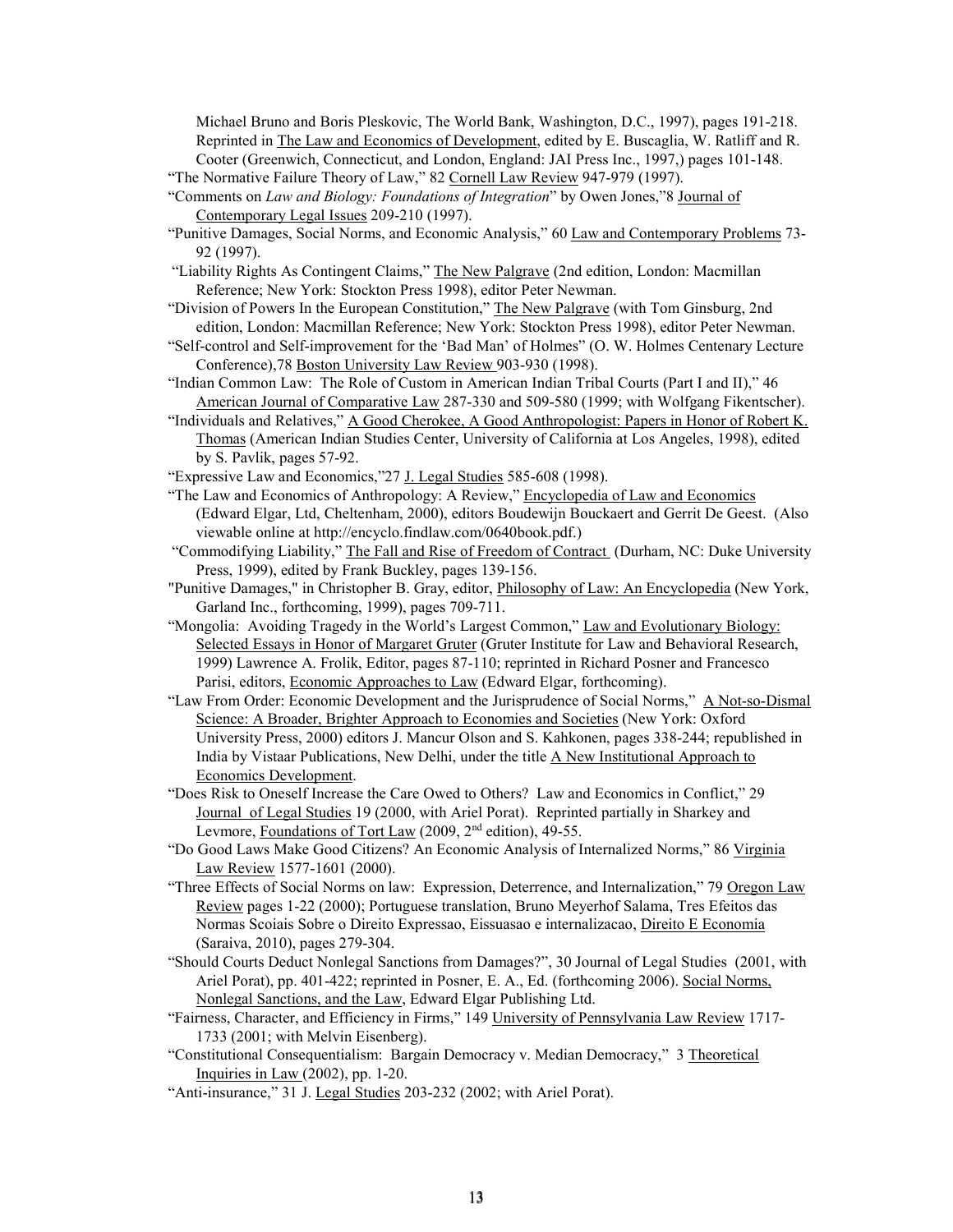- "Can Lawyers Say Anything About Economic Growth? Comment on Frank Cross's *Law and Economic Growth*, Texas Law Review 2002.
- "Who Gets on top in Democracy? Elections as Filters," 10 Supreme Court Economic Review 127 (2003).
- "Truth-Revealing Mechanisms for Courts," 159 J. Institutional and Theoretical Economics 259-279 (2003; with Winand Emons).
- "The Optimal Number of Governments for Economic Development," Market Augmenting Government (2003, University of Michigan Press, edited by Omar Azfar and Charles A. Cadwell), pages 297-332; comment by Martin C. McGuire, page 333.
- "Hand Rule Damages for Incompensable Losses," 40 San Diego Law Review 1097-1121 (2004).
- ""Charity, Publicity, and the Donation Registry," 72 Fordham Law Review 1981 (2204).
- "Decreasing-Liability Contracts," 33 J. Legal Studies 157 (2004; with Ariel Porat).
- "Charity, Publicity, and the Donation Registry", The Economists' Voice: Vol. 2: No. 3, Article 4., 2005;
http://www.bepress.com/ev/vol2/iss3/art4 (with Brian J. Broughman).
- "Treating Yourself Instrumentally Internalization, Rationality, and the Law, "The Law and Economics of Irrational Behavior (Stanford University Press, 2005), edited by Francesco Parisi and Vernon L. Smith, pages 95-110.
- "The Confluence of Justice and Efficiency in the Economic Analysis of Law," The Origins of Law and Economics: Essays by the Founding Fathers (Edward Elgar Publishing Inc., 2005), edited by Francesco Parisi and Charles K. Rowley.
- "Innovation, Information, and the Poverty of Nations: The 2005 Ladd Lecture," 33 Intellectual Property and Innovation Law Review 373-394; adapted and reprinted as Occasional paper Number 15, the Free Market Foundation of Southern Africa, October 2006, Johannesburg and Cape Town, South Africa. Adapted for reprinting in N. Sudarshan, editor, Poverty – A Human Rights Approach (Amicus Books, The Icfai University Press, Hyderabad, India, 2006, pages 87- 113) under the title "Law, Information, and the Poverty of Nations"; reprint forthcoming in Intellectual Property and Innovation, editor Shuba Goetsch, professor of law, Initiatives for Studies in Transformational Entrepreneurship, University of Wisconsin Law School.
- "Escaping Poverty: Law and Growth keynote address," 12 Southwestern Journal of Law and Trade in the Americas 101 (2006), 181-187.
- "Total Liability for Excessive Harm," 36 Journal of Legal Studies 63-79 (2007); with Ariel Porat).
- "Adapt or Optimize: Psychology and Economics of Evidence Law," Heuristics and the Law (MIT Press, 2006), pages 379-390, edited by Gerd Gigerenzer and Christoph Engel.
- "The Intrinsic Value of Obeying a Law: Economic Analysis of the Internal Viewpoint," 75 Fordham Law Review 1275-1285 (December 2006).
- "Liability Externalities and Mandatory Choices: Should Doctors Pay Less?", Journal of Tort Law, Volume 1 issue 1 (2006; with Ariel Porat). Available at: [http://www.bepress.com/jtl/vol1/iss1/art2.](http://www.bepress.com/jtl/vol1/iss1/art2)
- "American Indian Law Codes: Pragmatic Law and Tribal Identity," 56 American Journal of Comparative Law (forthcoming 2007; with Wolfgang Fikentscher).
- "Bargaining with the State: Offsets and Mitigation in Developing Land," in Internationalization of the Law and its Economic Analysis, Festschrift for Hans Bernd Schaefer, edited by Thomas Eger, Jochen Bigus, Calus Ott, and Georg von Wangenheim, Gabler Edition Wissenschaft, 2008, pages 423-429.
- "The Misperception of Norms: The Psychology of Bias and the Economics of Equilibrium," Review of Law & Economics (Vol. 4 : Iss. 3, Article 7, 2008; with Michal Feldman and Yuval Feldman).
- "Doing What You Say: Contracts and Economic Development," Meador Lecture Series, 59 Alabama Law Review 1107-1133 (2008).
- "Academic Scribblers and Defunct Economists," 60 University of Toronto Law Journal 467 (2010; with Hans Bernd Schaefer).
- "Charity and Information: Correcting the Failure of a Disjunctive Social Norm," 43 Michigan Journal of Law Reform 871 (2010;with Brian Broughman).
- "A Theory of Direct Democracy and the Single Subject Rule," 110 Columbia Law Review 687 (2010, with Michael Gilbert).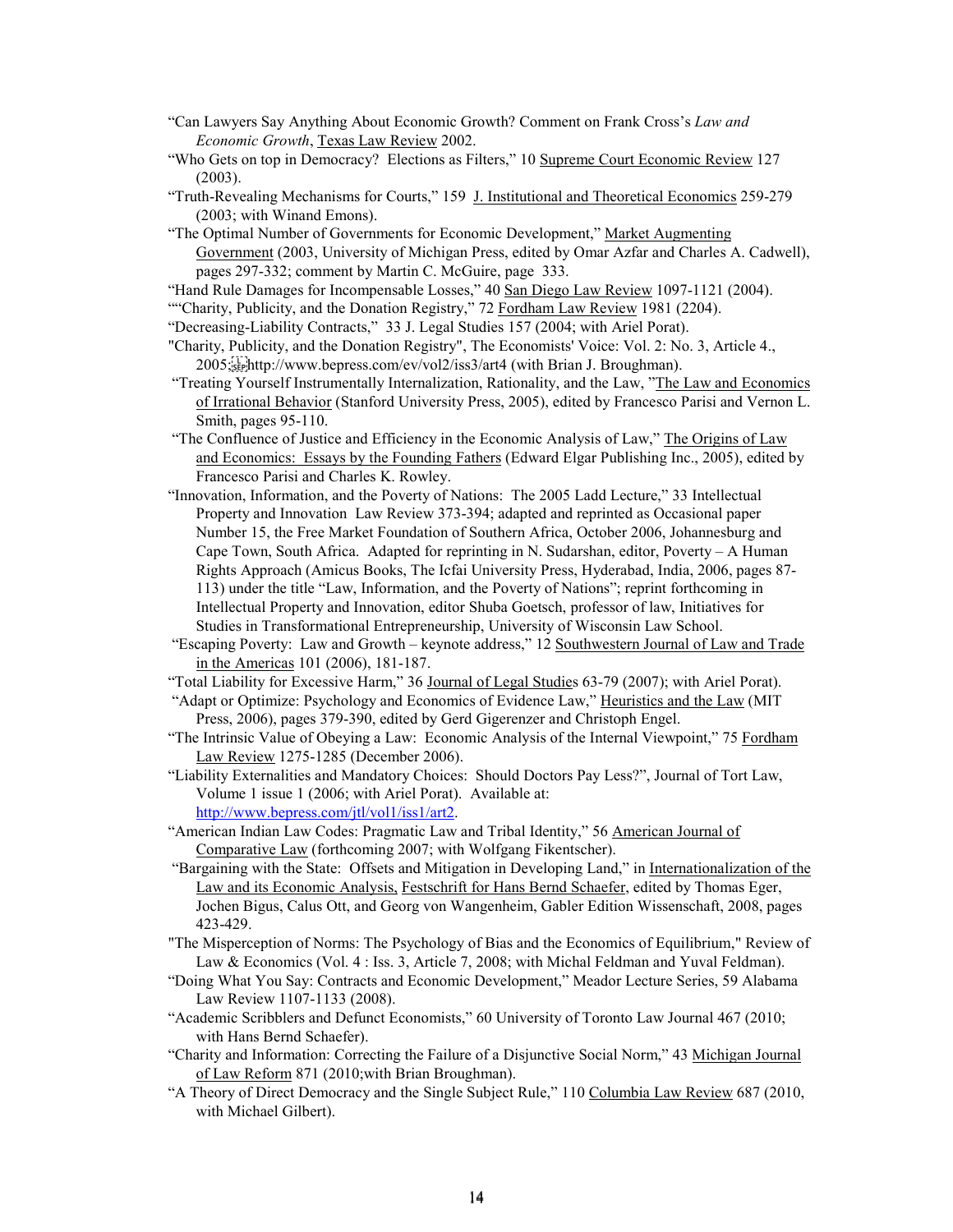- "Collective Action Federalism: A General Theory of Article I, Section 8," 63 Stanford Law Review 115-185 (2010; with Neil Siegel).
- "The Importance of Law in Promoting Innovation and Growth," in Rules for Growth: Promoting Innovation and Growth Through Legal Reform, by The Kauffman Task Force on Law, and Growth (Kauffman Foundation, 2011), 1-22 (with Aaron Edlin, Robert Litan, and George Priest).
- "Overtaking," in *The American Illness: Essays on the Rule of Law,* ed. Frank Buckley (Yale University Press, 2013, pages 472-486; with Aaron Edlin).
- "Maturing into Normal Science: The Effect of Empirical Legal Studies on Law and Economics, University of Illinois Law Review, October 2011, Number 5, page 1475.
- "The Secret of Growth Is Financing Secrets: Corporate Law and Growth Economics," 54 Journal of Law and Economics (2011; with Hans Bernd Schaefer), pages S105-S123.
- "Growth-Oriented Legal Reforms," in Production of Legal Rules (Francesco Parisi, editor; Edward Elgar, 2011, pages 400-417 (with Hans-Bernd Schaefer).
- "El Análisis Económico de la Propiedad" with Ugo Acciarri, Análisis Económico Del Derecho (editors Hugo Acciarri et al, Thomson Reuters, 2012), pages 13-44.
- "Not the Power to Destroy: An Effects Theory of the Tax Power," 98 Virginia Law Review 1195-1253 (2012; with Neil Siegel), with "Foreward: Academic Influence on the Court" by Neil Kuman Katyal, 1189-1194.

"Damages for Incompensable Harms," in Jennifer Arlen, editor, Research Handbook on the Economics Analysis of Torts (with David DePianto; Edward Elgar 2013, pages 439-459).

- "Freedom, Creativity, and Intellectual Property," 8 New York University Journal of Law & Liberty 1-14 (2013).
- "Giving Credit to Credit", Die ökonomische Analyse des Rechts: Festschrift für Michael Adams (PL Acadmeic Research, 2013, pages 33-62; with Hans-Bernd Schäfer).
- "Clearings and Thickets," Regulatory Competition in Contract Law and Dispute Resolution (with Aaron Edlin, C.H. Beck, 2013), edited by Horst Eidenmüller.
- "Lapses of Attention in Medical Malpractice and Road Accidents," 15 Theoretical Inquiries in Law 329-358 (2014, with Ariel Porat).
- "Keeping Secrets", Festschrift zu Ehren von Christian Kirchner (Mohr Siebeck, 2014, pages 682-695; with Richard Buxbaum).
- "Getting Incentives Right—Responding to Critics," 12 Jerusalem Review of Legal Studies 237-249 (2015; with Ariel Poral).

### BOOKS

- The Falcon's Gyre: Legal Foundations of Economic Innovation and Growth, progressively updated online beginning 2013 (Berkeley Law Books, n.d.), google "Cooter Falcon's Gyre" or go to http://scholarship.law.berkeley.edu/books/1/.
- Getting Incentives Right: Elmproving Torts, Contracts, and Restitution [1] (Princeton University Press, 2014; with Ariel Porat).
- Solomon's Knot: How Law Can End the Poverty of Nations (Princeton University Press, 2012; with Hans Bernd Schäfer). Chinese translation by Zhang Wei and Xu Ke, Peking University Press, 2014.

The Strategic Constitution (Princeton University Press, 2000;

[http://www.pupress.princeton.edu/titles/6849.html/\)](http://www.pupress.princeton.edu/titles/6849.html/). (Chinese translation by Law Press, 2012.)

Law and Economics (Scott Foresman, 1988; Addison Wesley Longman, 2nd edition, 1996; Addison Wesley Longman, 3rd edition, 1999;  $4<sup>th</sup>$  edition 2003;  $5<sup>th</sup>$  edition, Prentice Hall, 2011; with Tom Ulen). 1st edition translation into Japanese by Prof. Shozo Ota, introduction by Prof. Koji Shimdo, published by Shoji-Homu in 1989; 2<sup>nd</sup> edition translation in Korean by Lee Jong; 2<sup>nd</sup> edition translation into Spanish by Eduardo L. Suarez, Derecho y Economia (Fondo De